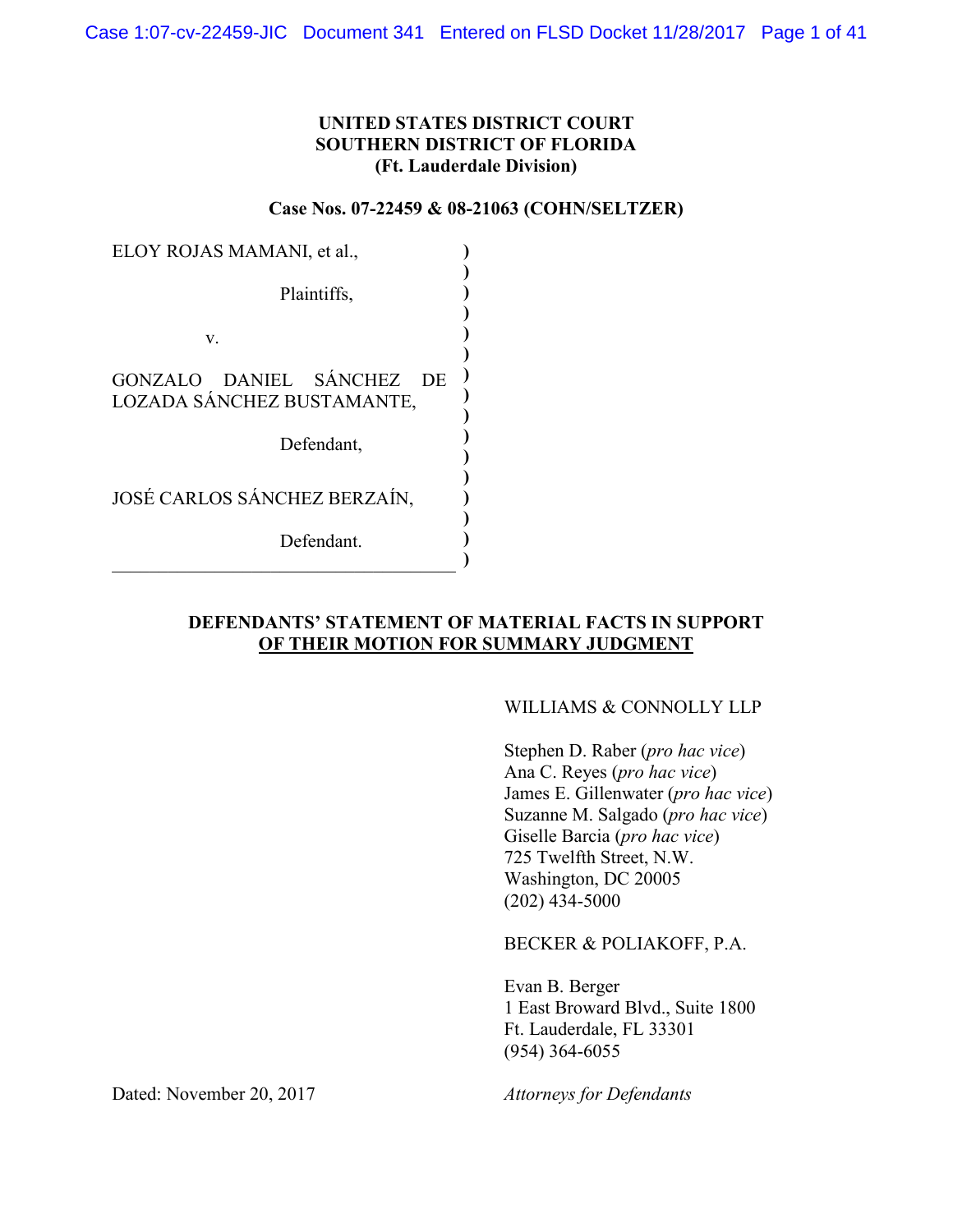# **TABLE OF CONTENTS**

| I.  |                 |                                                                      |  |
|-----|-----------------|----------------------------------------------------------------------|--|
|     | $\mathbf{A}$ .  |                                                                      |  |
|     | B.              |                                                                      |  |
|     | $\mathcal{C}$ . |                                                                      |  |
| II. |                 | Events of September and October 2003 and Known Circumstances of Each |  |
|     | A.              |                                                                      |  |
|     | B.              |                                                                      |  |
|     |                 | 1.                                                                   |  |
|     | $C$ .           |                                                                      |  |
|     |                 | 1.<br>2.<br>3.<br>$\overline{4}$ .                                   |  |
|     | D.              |                                                                      |  |
|     |                 | $\mathbf{1}$ .<br>2.<br>3.                                           |  |
| Ш.  |                 |                                                                      |  |
|     | A.              |                                                                      |  |
|     | <b>B.</b>       |                                                                      |  |
| IV. |                 |                                                                      |  |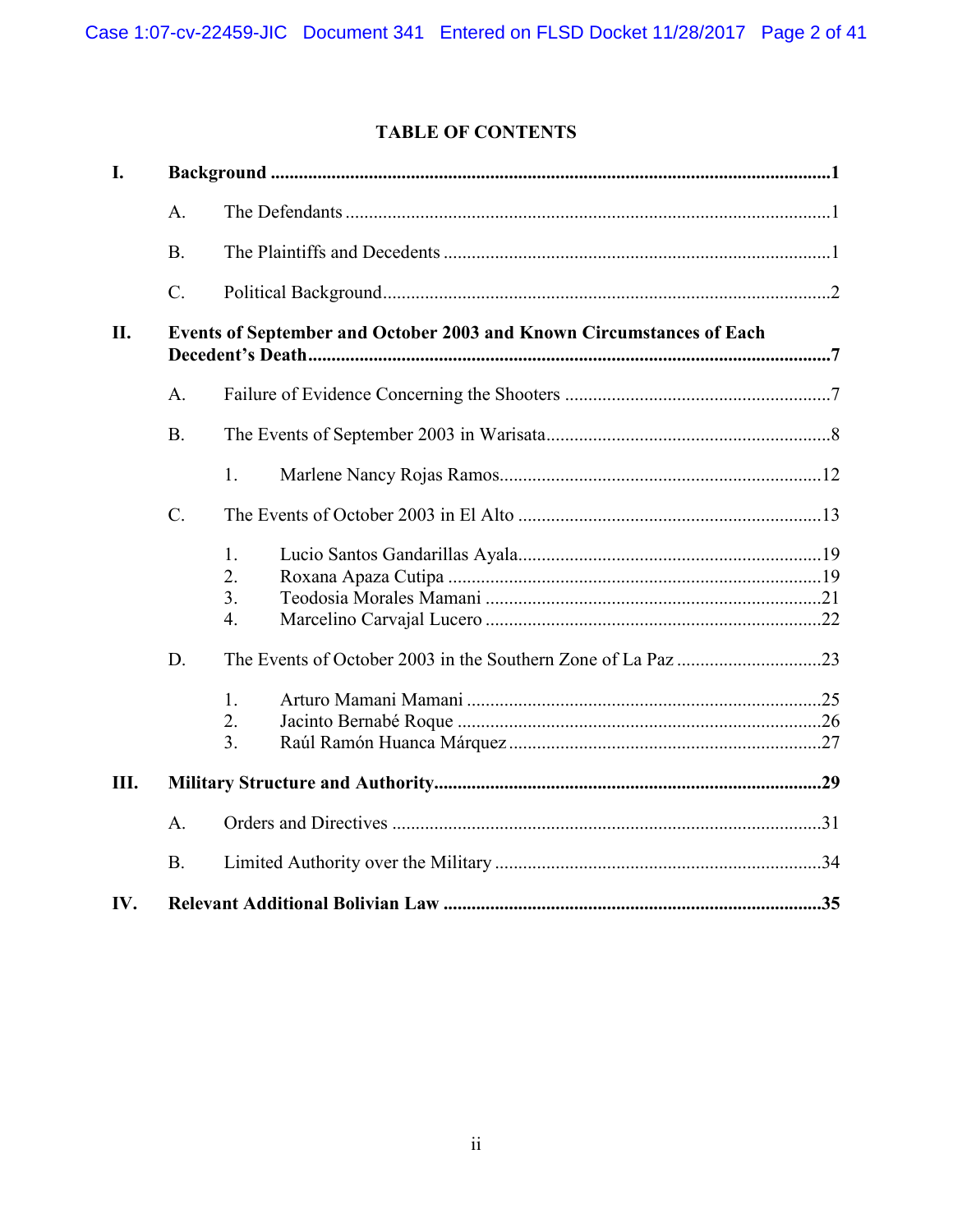Pursuant to Federal Rule of Civil Procedure 56 and Local Rule 56.1(a), and in connection with their Notice of Motion for Summary Judgment, Defendants Gonzalo Sánchez de Lozada and Carlos Sánchez Berzaín hereby submit the following statement of material facts as to which Defendants contend there is no genuine issue to be tried:

#### **I. Background**

#### **A. The Defendants**

1. Gonzalo Sánchez de Lozada served as the democratically-elected President of the Republic of Bolivia from August 1993 to August 1997 and again from August 2002 to October 2003. Second Am. Compl. ¶ 13, Dkt. No. 156 ("Compl.").<sup>1</sup>

2. Carlos Sánchez Berzaín served as Minister of Defense during Gonzalo Sánchez de Lozada's second term as president, between early August 2003 and October 2003. Declaration of Ana C. Reyes, Ex. 69 (Def. Sánchez Berzaín's Resp. Pls.' Second RFA at 4 (Resp. Request 182)).<sup>2</sup>

#### **B. The Plaintiffs and Decedents**

3. Plaintiff Eloy Rojas Mamani is the father of decedent Marlene Nancy Rojas Ramos and sues on her behalf. Compl. ¶ 18.

4. Plaintiff Etelvina Ramos Mamani is Marlene's mother and sues on her behalf. Compl. ¶ 18.

5. Plaintiff Sonia Espejo Villalobos is the common-law spouse of decedent Lucio Santos Gandarrillas Ayala and sues on his behalf. Ex. 49 (Villalobos Dep. Tr. 12:4-8, 13:14-17). She sought on her own behalf, but was not able to obtain, compensation under the 2008

 <sup>1</sup> All docket numbers references contained herein refer to *Mamani v. Sánchez de Lozada*, Case No. 08-21063.

<sup>&</sup>lt;sup>2</sup> All Exhibits cited herein are attached to the Declaration of Ana C. Reyes in Support of Defendants' Motion for Summary Judgment.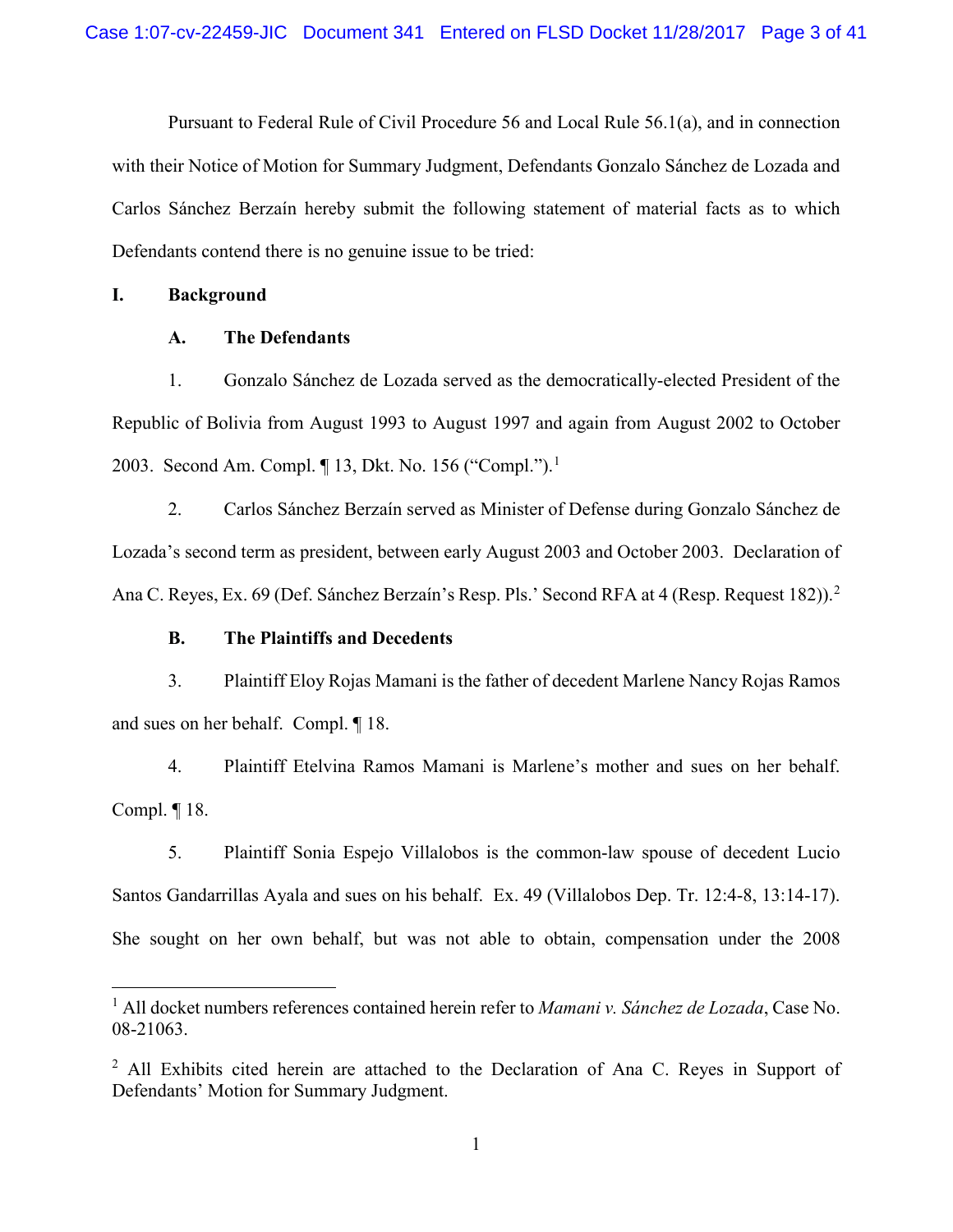Humanitarian Assistance law, which provided benefits to "heirs with up to a first degree of kinship, that is to say the children, spouses and parents of those killed."Ex. 24 (MAMANI0002435T, at 2436T, 2440T) (Ministerial Resolution No. 67/2009).

6. Plaintiff Hernán Apaza Cutipa is the brother of decedent Roxana Apaza Cutipa and sues on his behalf. Compl. ¶ 20.

7. Plaintiff Teófilo Baltazar Cerro is the husband of decedent Teodosia Morales Mamani and sues on her behalf. Compl. ¶ 21.

8. Plaintiff Juana Valencia de Carvajal is the wife of decedent Marcelino Carvajal Lucero and sues on his behalf. Compl. ¶ 22.

9. Plaintiff Hermógenes Bernabé Callizaya is the son of decedent Jacinto Bernabé Roque and sues on his behalf. Compl. ¶ 23. He did not obtain compensation under the 2008 Humanitarian Assistance law. *See* Ex. 24 (MAMANI0002435T) (Ministerial Resolution No. 67/2009).

10. Plaintiff Gonzalo Mamani Aguilar is the son of decedent Arturo Mamani Mamani and sues on his behalf. Compl. ¶ 24. He did not obtain compensation under the 2008 Humanitarian Assistance law. *See* Ex. 24 (MAMANI0002435T, at 2438T) (Ministerial Resolution No. 67/2009); Ex. 47 (Mamani Aguilar Dep. Tr. 136:7-14).

11. Plaintiff Felicidad Rosa Huanca Quispe is the daughter of decedent Raúl Ramón Huanca Márquez and sues on his behalf. Compl. ¶ 25.

#### **C. Political Background**

12. Beginning with President Sánchez de Lozada's first term in office, "his main policies were [to] generate . . . economic growth, and solve . . . social problems" such as the "political exclusion [of] the indigenous and Aymara and Quechua people." Ex. 56 (Aparicio Dep.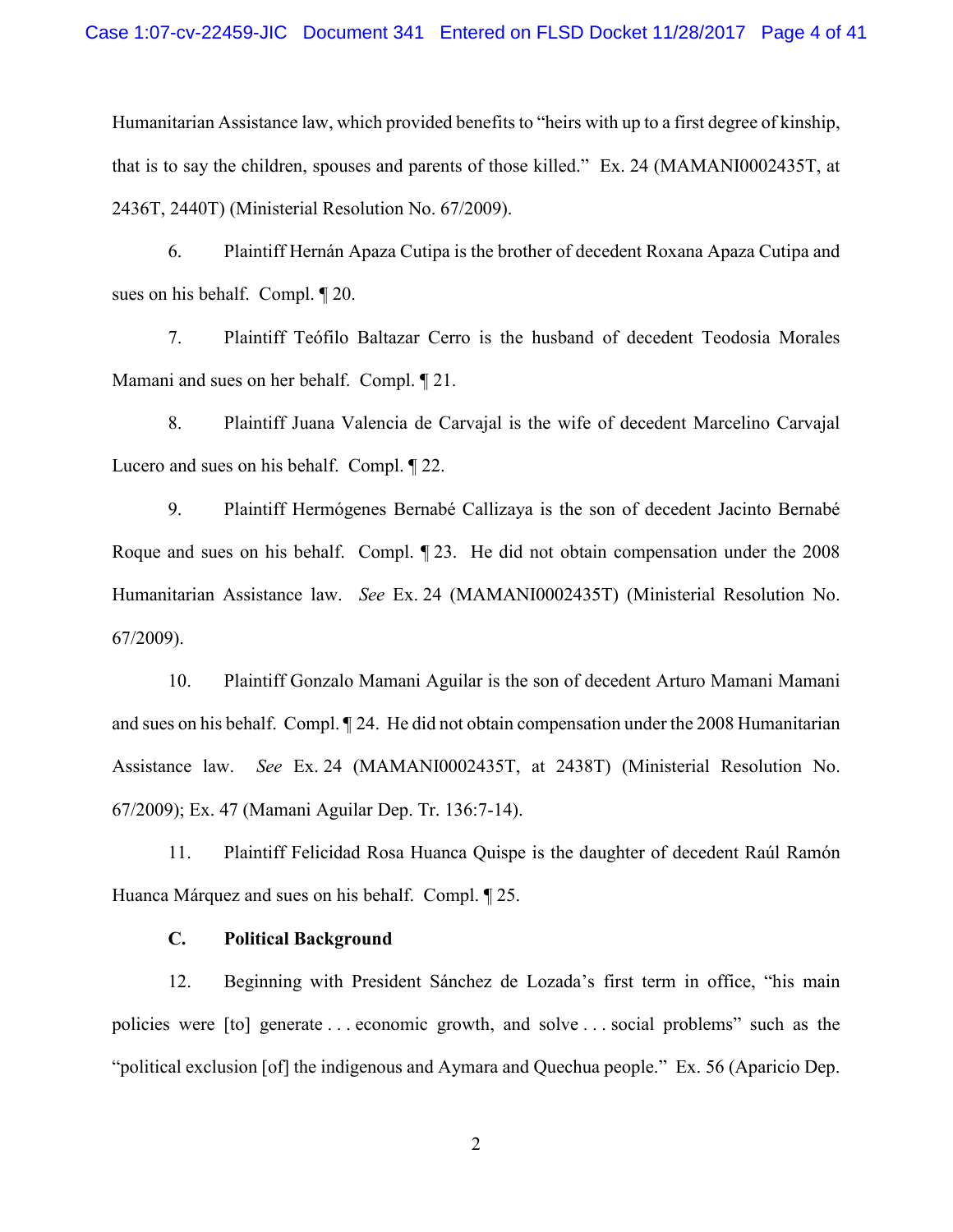Tr. 97:11-98:17). The measures he took to implement these policies include naming an Aymara vice-president, Victor Hugo Cardenas, during his first term; capitalization, by which the government would capitalize half of state-owned companies through foreign investment and "the other half would remain . . . the people's property . . . through pension funds"; the Popular Participation law, aimed at redistributing funds to and enfranchising rural communities; cash benefits for the elderly; providing residential gas for all Bolivian homes; and free universal health insurance for women and children. *Id.*; *see also* Ex. 48 (Berindoague Dep. Tr. 32:4-9); Ex. 43 (Comboni Dep. Tr. 136:10-18); Ex. 55 (Meruvia Dep. Tr. 32:3-12; 102:22-103:17); Ex. 59 (Sánchez Berzaín Dep. Tr. 45:3-10; 61:2-18; 75:3-23); Ex. 53 (Siles Dep. Tr. 66:19-67:13, 90:8- 16).

13. In December 2002, President Gonzalo Sánchez de Lozada announced that his Administration would continue a U.S.-funded coca eradication program. Ex. 9 (DEF-0000193, at 194) (*New Bolivian Opposition Group To Step Up Protests, Challenge New Administration*, Assoc. Press (Jan. 23, 2003)). In response, the leader of the "cocaleros" (coca growers), and current president of Bolivia, Evo Morales issued a public threat: "[I]f the government maintains its intransigent position" on the cocaine eradication program, "we'll paralyze this nation until the government is forced from office." *Id.* at 193. Mr. Morales followed through with that threat, turning Bolivian highways into "virtual war zone[s]" through unprecedented "blockades and force": protestors "used massive rock walls . . . built with machines[,] . . . drill[ed] on the highway to put ironclads on the road . . . to prevent cars from moving . . . [and] ston[ed] the cars that were going through that in means that were not heard of before in Bolivia." Ex. 43 (Comboni Dep. Tr. 145:13-146:20).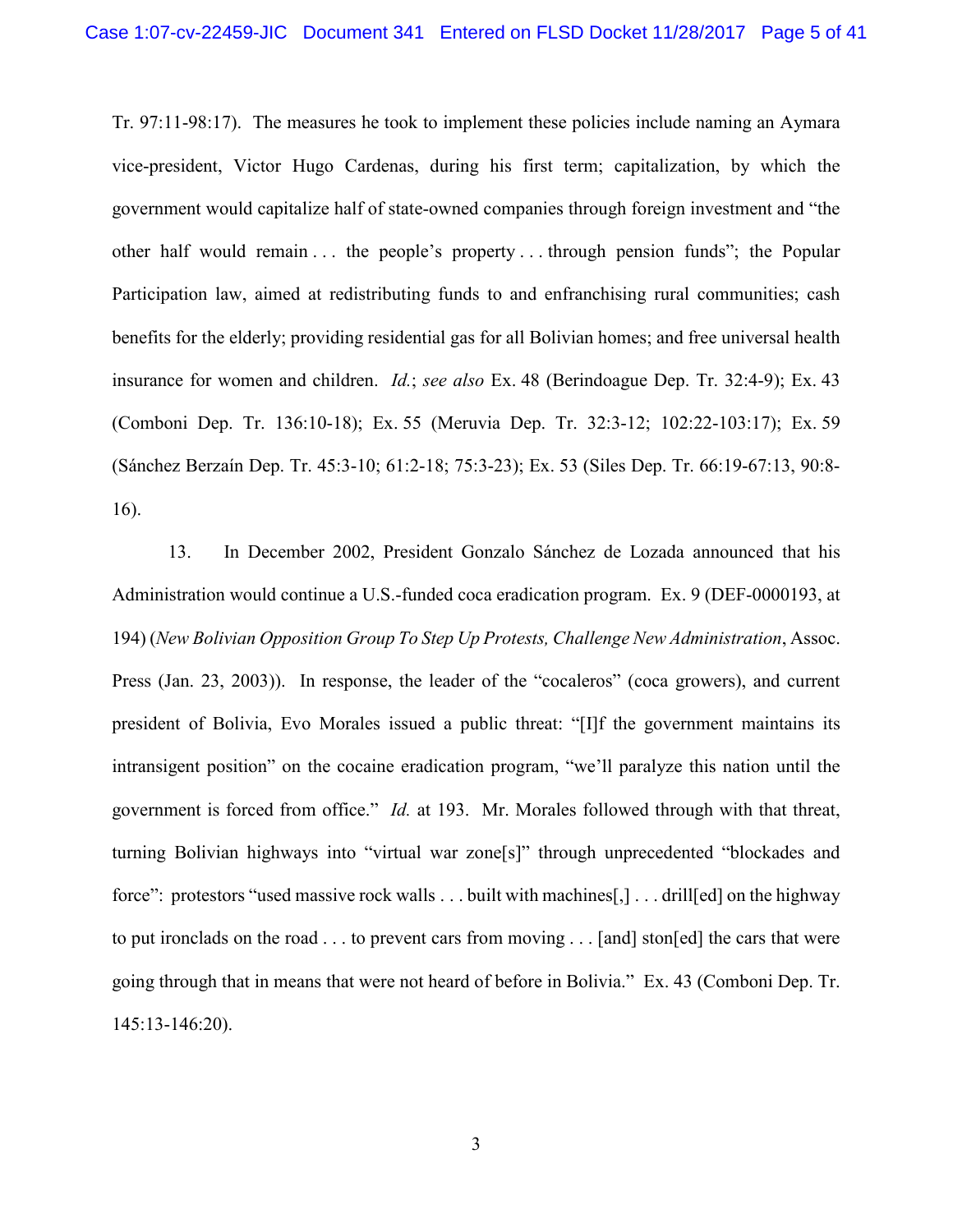14. In February 2003, amid protests, armed rebel police units fired hand guns and assault rifles at military personnel stationed in front of the Presidential Palace. *See* Ex. 7 (DEF-0000078, at 84) (May 2003 OAS Rep.). Shots were fired at the Presidential Palace while President Sánchez de Lozada was inside at places he was known to work. *Id.* at 86-87. Palace guards were killed. *Id.* at 85. Members of President Sánchez de Lozada's cabinet and staff observed "a carpet of blood" on the Palace's terrace where these soldiers were shot, and bullet holes in the chairs where they, and the President, had been sitting shortly before the Palace was attacked. Ex. 43 (Comboni Dep. Tr. 158:5-160:9); Ex. 52 *see also* Ex. 57 (Eastman Dep. Tr. 102:15-18).

15. The Organization of American States (OAS) conducted an investigation and found that "[t]he life of the President of Bolivia was indeed in danger, as was the stability of Bolivian institutions and democracy in this country." Ex. 7 (DEF-0000078, at 87) (May 2003 OAS Rep.). The OAS also found that the Bolivian "armed forces acted to defend democracy and the rule of law against an attack by police, and their response was controlled and proportional, the large number of victims notwithstanding." *Id.*; *see also* Ex. 57 (Eastman Dep. Tr. 112:17-22; 113:15- 114:2).

16. The opposition grew in part because of a plan, initiated by the prior administration, to export and sell gas to raise domestic revenue and finance public spending. Ex. 57 (Eastman Dep. Tr. 120:13-18); Ex. 56 (Aparicio Dep. Tr. 143-45); Ex. 48 (Berindoague Dep. Tr. 76:14- 77:5). As Bolivia is a landlocked country, the gas would need to be exported through a pipeline that ran through either Chile or through Peru. Ex. 56 (Aparicio Dep. Tr. 143-45). No final decision was ever made as to a final port and which country the pipeline would run through. Ex. 48 (Berindoague Dep. Tr. 203:16-25).Nevertheless, some members of the public believed that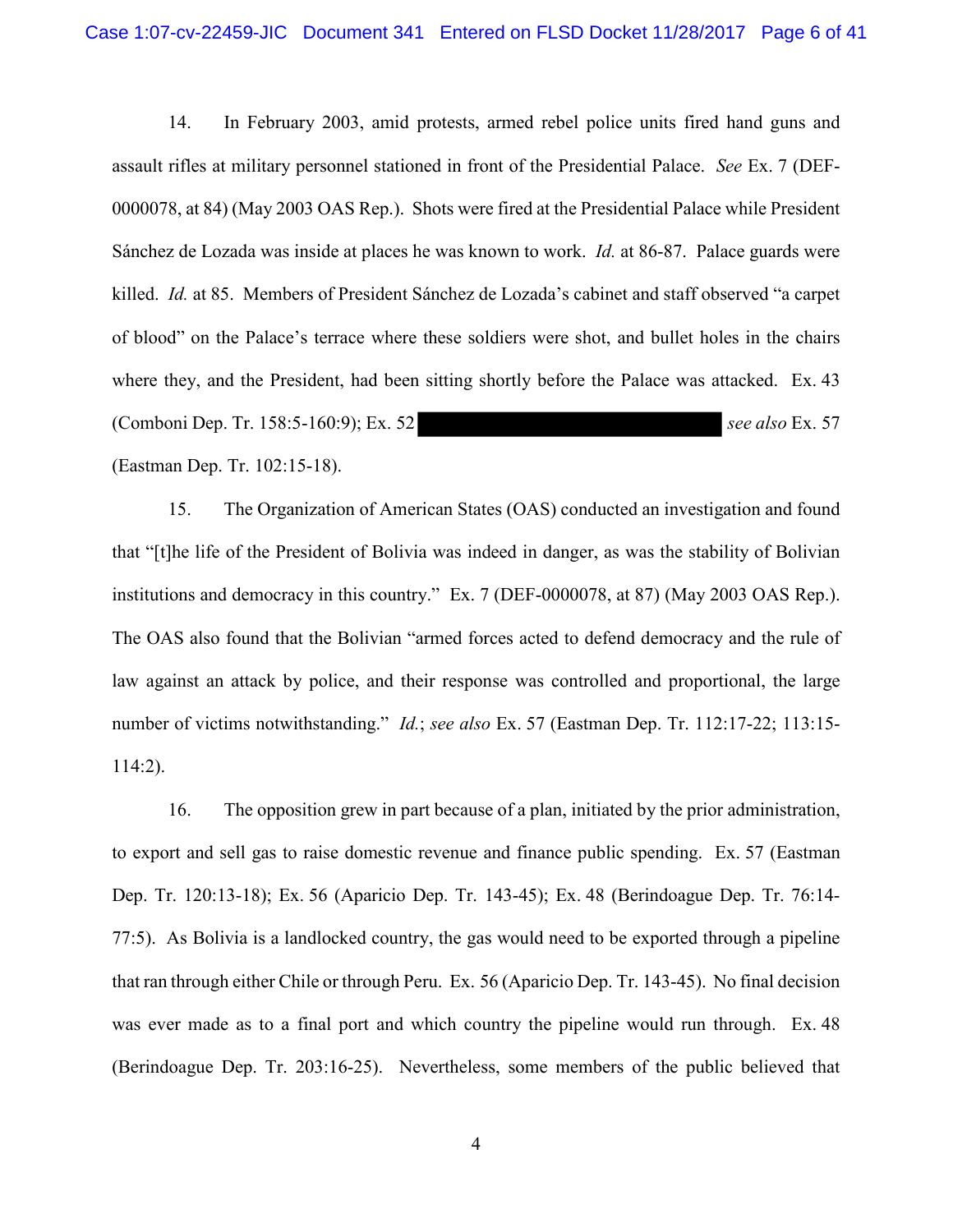Bolivia was going to sell gas through Chile, and, indeed, to Chile itself. Ex. 55 (Meruvia Dep. Tr. 57:20-58:3).

17. President Sánchez de Lozada and his government attempted to negotiate with the leaders of the blockades, including Felipe Quispe and Evo Morales, but the blockades were not lifted. Ex. 52 Ex. 59 (Sánchez Berzaín Dep. Tr. 60:18-25, 88:10-90:5); Ex. 58 (Harb Dep. Tr. 30:11-33:11; 38:17-20, 39:8-41:11 96:9-97:4). In the case of the negotiations regarding the blockades in Sorata, the government representatives had to quickly evacuate when the situation became dangerous. Ex. 58 (Harb Dep. Tr. 41:25-42:10; 94:23-96:2); Ex. 53 (Siles Dep. Tr. 83:15-84:7).

18. Sánchez de Lozada had regular meetings with members of his government looking for dialogue with protesters, with increased frequency in October 2003, and often used the church as a mediator in negotiations. Ex. 55 (Meruvia Dep. Tr. 64:15-68:20; 76:2-78:14); Ex. 52

Ex. 58 (Harb Dep. Tr. 74:3-10).

19. On October 12, 2003, at Sánchez de Lozada's request, then Vice Minister of Labor Guido Meruvia hand-delivered, to three prominent labor groups in El Alto, letters signed by Sánchez de Lozada seeking dialogue and explaining how no decision had been made regarding the export of gas, and none would be made until consultation with the Bolivian people. Ex. 12 (DEF-0000529) (Letter); Ex. 13 (DEF-0000531) (Letter); Ex. 14 (DEF-0000533) (Letter); Ex. 55 (Meruvia Dep. Tr. 68:12-73:2; 106:8-112:14); Ex. 52 (Siles Dep. Tr. 84:8-17, 173:21-175:14). Meruvia's car was attacked with stones upon the delivery of the letters, and the person who accompanied him on the mission suffered a serious cut to his face. Ex. 55 (Meruvia Dep. Tr. 68:12-73:2; 106:8-112:14).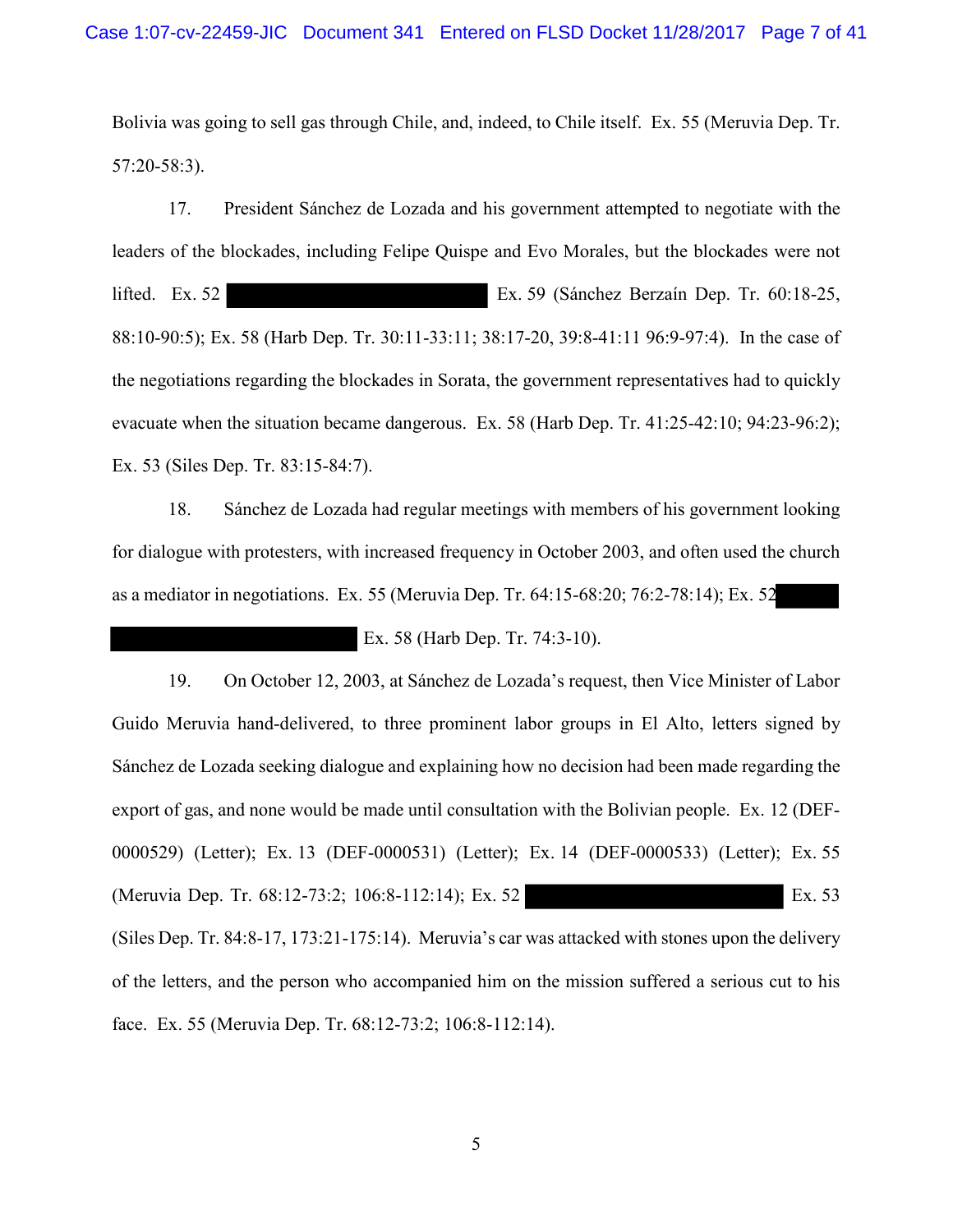20. Sánchez de Lozada also requested a representative of the OAS to come to Bolivia to mediate the dialogue in October 2003. Ex. 57 (Eastman Dep. Tr. 128:23-129:3). The OAS mediator testified that while Sánchez de Lozada's government and the church were ready to dialogue, opposition leaders—including Evo Morales and Felipe Quispe—were not. Ex. 57 (Eastman Dep. Tr. 131:12-134:8); *see also* Ex. 56 (Aparicio Dep. Tr. 198:17-199:8).

21. On October 17, 2003, President Sánchez de Lozada resigned under protest, and his cabinet, including Minister Berzaín, was dissolved. *See* Sánchez de Lozada's Answer to Second Am. Compl. ¶ 164, Dkt. No. 219; Ex. 59 (Sánchez Berzaín Dep. Tr. 260:2-262:12). As the OAS mediator testified, both his and Sánchez de Lozada's lives were "in danger" on that day due to the violent protests that continued to rage in the streets of El Alto: "Protestors were . . . attacking the cars, any car that was passing by." Ex. 57 (Eastman Dep. Tr. 41:3-14, 134:19-24). Following acceptance by the Congress of the resignation of the Sánchez de Lozada government, Sánchez de Lozada and Minister Berzaín left Bolivia for the United States. Ex. 59 (Sánchez Berzaín Dep. Tr. 260:2-262:12).

22. The two presidents who followed President Sánchez de Lozada were also forced to resign.

23. Evo Morales was elected president on December 18, 2005, and remains in office today, notwithstanding a provision in Bolivian constitution that limited a President's term to five years.

24. Since Morales's election, his government has attempted to bring formal criminal charges against the five former presidents. Ex. 17 (DEF-0003472, at 3476) (U.S. State Dept. Country Rep. on Human Rights Practices - 2006). The reasons for those criminal charges appear to be politically motivated. *Id*.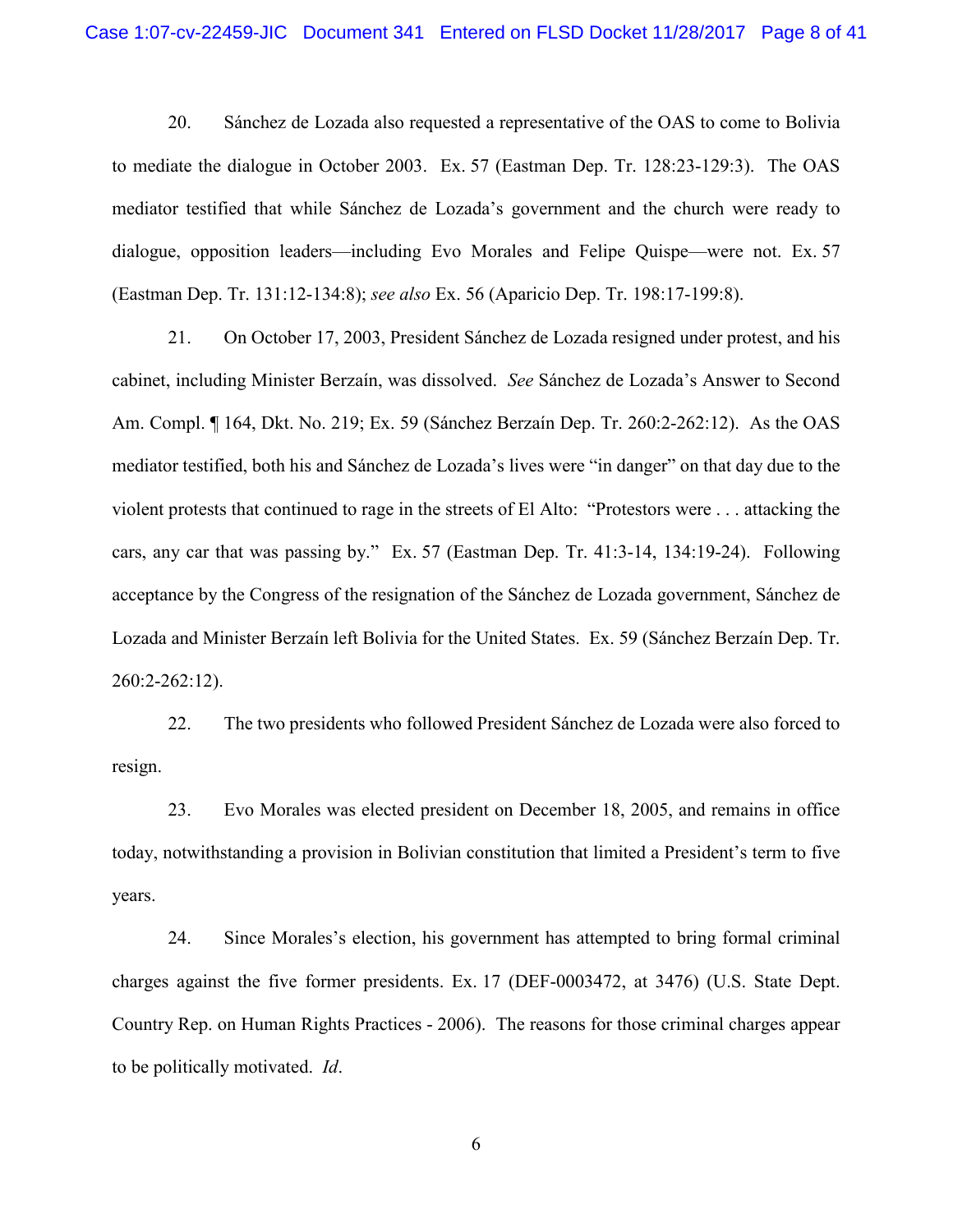25. On Aug 14, 2017, the State Department denied Defendants' *Touhy* request for deposition and testimony of the former U.S. Ambassador to Bolivia. Ex. 19 (Ltr. from J. Kovar to A. Reyes (Aug. 14, 2017)). The letter stated: "[t]he current President of Bolivia was a principal opposition figure during the events at issue in the lawsuit, and testimony by the former U.S. Ambassador could be used by opponents and supporters of the President to entangle the United States in the controversial matters addressed in the case, with substantial detrimental impact on U.S. foreign policy interests." *Id.* 

26. It is well-known that the newspaper *La Razón* was purchased by a Venezuelan businessman with strong ties to the Chavez government and does not practice independently; it is now effectively controlled by the Venezuelan government and serves the Bolivian government. Ex. 40 (Sánchez de Lozada Dep. Tr. 9:2-21) (Oct. 4, 2017); Ex. 64 (Bjork-James Dep. Tr. 51:5- 20).

## **II. Events of September and October 2003 and Known Circumstances of Each Decedent's Death**

27. "By order of the Chief Prosecutor" of Bolivia, three prosecutors were commissioned to "investigat[e] the facts of the case known as 'The Gas War or Black October.'" Ex. 11 (DEF-00000453, at 453) (Decision to reject criminal complaint no. 016/04 (July 28, 2004)) ("Three Prosecutors' Rep."). They published the findings of their investigation in a report from the Bolivian Prosecutor's Office on July 28, 2004. *Id.*

## **A. Failure of Evidence Concerning the Shooters**

28. Plaintiffs have not identified, by name or description, the shooter of any of the decedents.

29. Plaintiffs have not identified any eyewitness who saw the person who shot any of the decedents.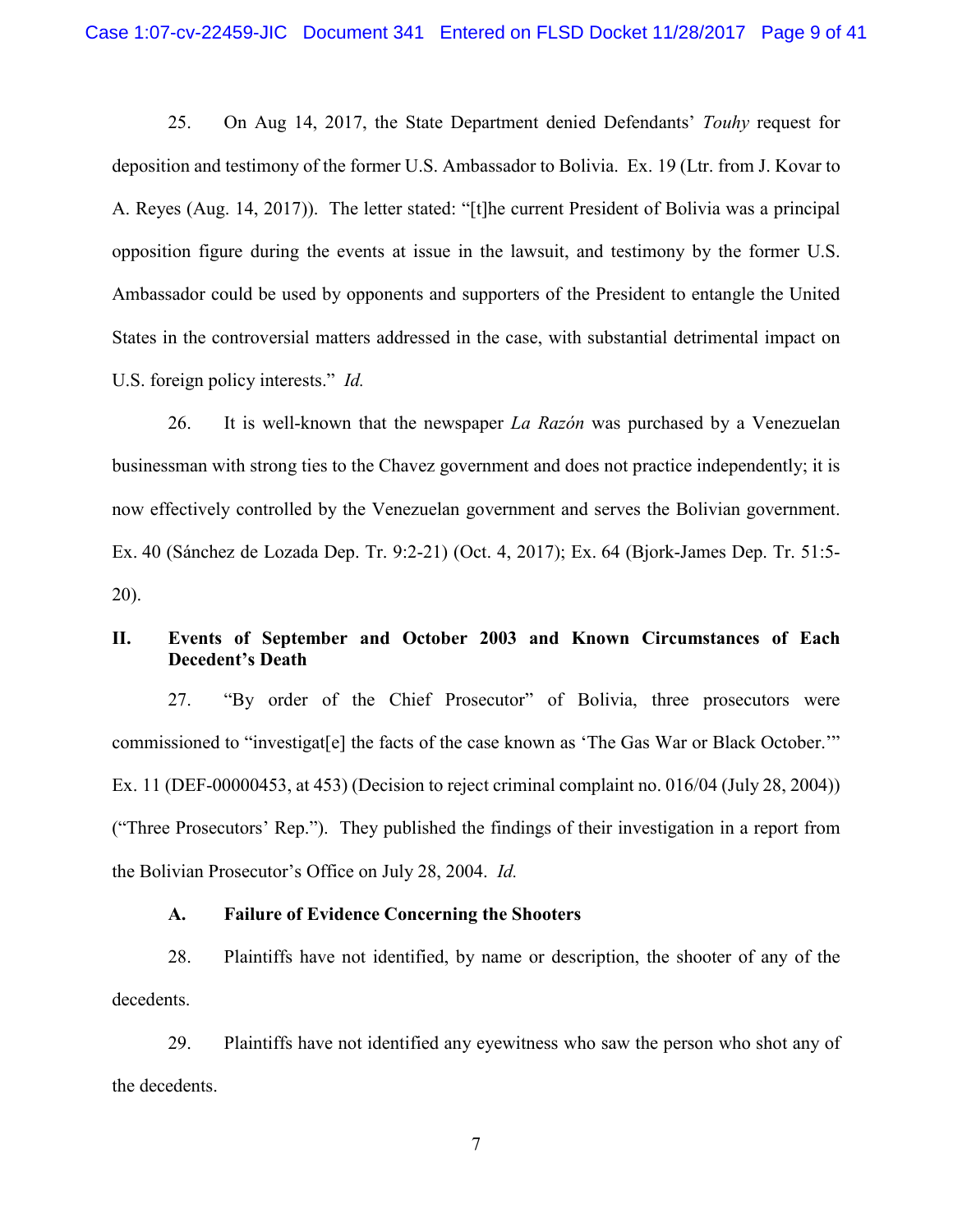30. Mr. Hayden admitted he could not put himself in the minds of the shooters. *See* Ex. 65 (Hayden Dep. Tr. 328:2-9).

31. There is no physical evidence in the case available for inspection as to any decedent.

32. There is no evidence in the record as to what type of bullet any decedent was shot with, and therefore no possible determination based on ballistics as to what type of firearm was used for each shot. Although a Bolivian prosecutor tested a bullet provided by Ms. Mamani in 2006, Mr. Hayden acknowledged that no determination was ever made that the bullet tested was the bullet that struck Marlene Nancy Rojas Ramos in 2003. Ex. 65 (Hayden Dep. Tr. 180:24- 181:3; 181:11-15).

33. There is no evidence that there was any military sniper in the areas and at the times each of the decedents was shot. Ex. 65 (Hayden Dep. Tr. 190:18-22, 262:19-25, 405:19-406:4).

34. There is no evidence of any order by either Defendant to shoot any of the decedents, or any other innocent civilian. Ex. 63 (Borrelli Dep. Tr. 161:4-22, 162:10-18, 164:11-19, 165:22- 166:4); Ex. 56 (Aparicio Dep. Tr. 61:4-62:3, 87:4-8, 188:2-6); Ex. 46 (Bedoya Dep. Tr. 188:16- 19); Ex. 48 (Berindoague Dep. Tr. 208:14-17); Ex. 43 (Comboni Dep. Tr. 134:15-19); Ex. 54

Ex. 55 (Meruvia Dep. Tr. 21:9-11, 104:20-23); Ex. 52

 Ex. 59 (Sánchez Berzaín Dep. Tr. 113:11-114:5); Ex. 39 (Sánchez de Lozada Dep. Tr. 256:16-25) (May 15, 2015); Ex. 53 (Siles Dep. Tr. 184:11-18).

#### **B. The Events of September 2003 in Warisata**

35. Felipe Quispe was the head of the Single Trade Union Confederation of Peasant Workers of Bolivia (CSUTCB) during the events of September and October 2003. Ex. 11 (DEF-0000453, at 454) (Three Prosecutors' Rep.).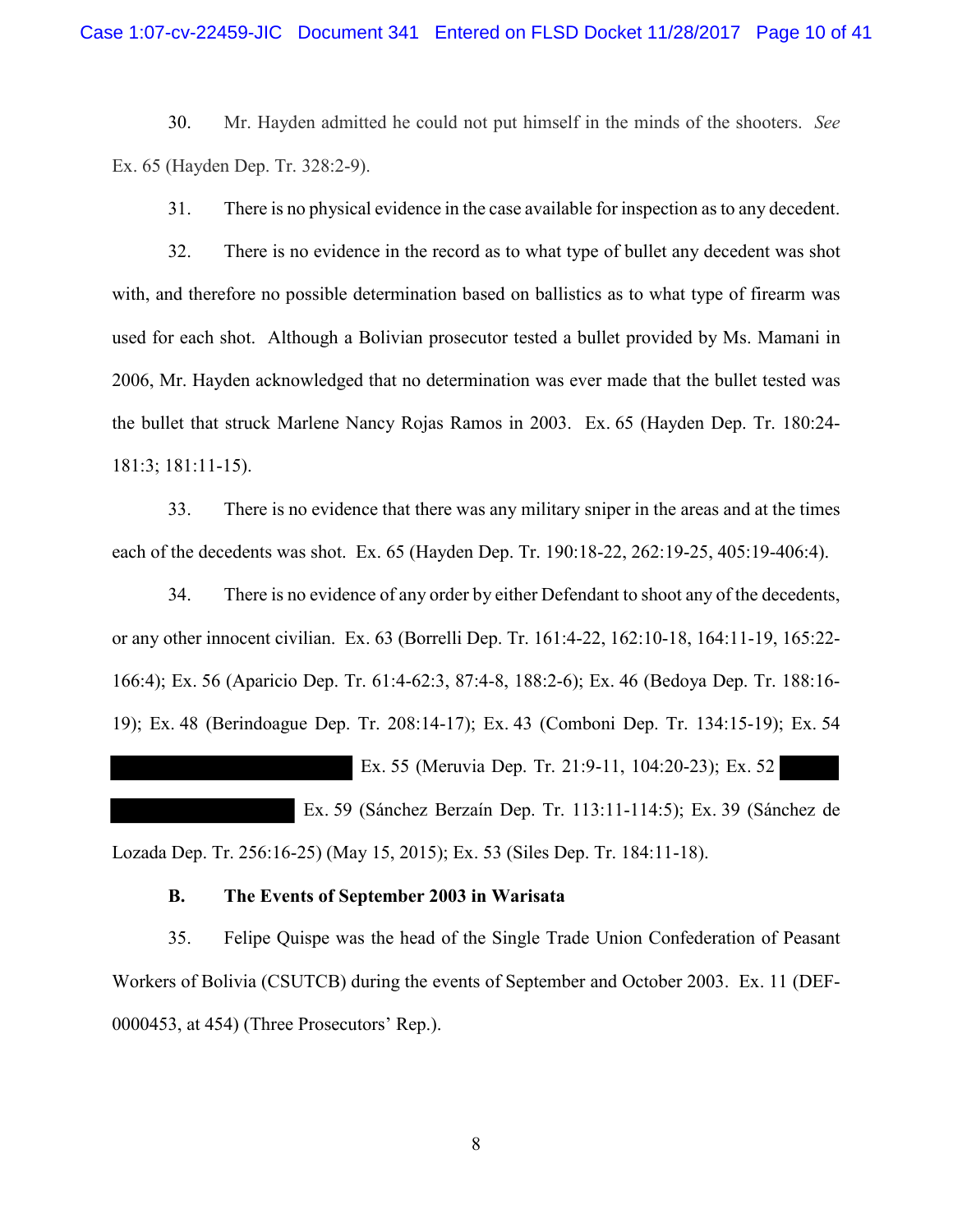36. In September 2003, the CSUTCB, headed by Felipe Quispe, called for the mobilization of altiplano communities, setting in motion blockades in the altiplano area north of the city of La Paz. Ex. 11 (DEF-0000453, at 454, 476) (Three Prosecutors' Rep.).

37. The roadblocks "left approximately 1,000 tourists, both Bolivian and foreign, held against their will in the town of Sorata." *Id.* at 454. The tourists were in Sorata to celebrate a popular annual religious festival. Ex. 61 (Ramirez Dep. Tr. 34:7-35:8). The blockades led to a lack of food, medical supplies, and economic resources for those in Sorata. *See* Ex. 61 (Ramirez Dep. Tr. 44:2-18, 74:11-19); Ex. 54

38. With the blockade lasting more than one week, the individuals in Sorata were running low on food and money. Some who tried to escape were threatened with physical violence. Ex. 1 (FOIA-025 at 26-27) (U.S. State Dept. Cable); Ex. 11 (DEF-0000453, at 454) (Three Prosecutors' Rep.); *see* Ex. 54

39. The government attempted to negotiate an end to the blockade with Mr. Quispe over several days, but many of Mr. Quispe's demands—which by September 20 numbered more than 100—could not be redressed by the government. Ex. 58 (Harb Dep. Tr. 97:6-19).

40. Diplomatic representatives, concerned for the safety and security of their citizens, expressly demanded that the National Government do something about the situation. Ex. 11 (DEF-0000453, at 454) (Three Prosecutors' Rep.); Ex. 58 (Harb Dep. Tr. 89:23-94:15).

41. The Bolivian government sent in a convoy to rescue the individuals on September 20, 2003. Ex. 11 (DEF-0000453, at 455) (Three Prosecutors' Rep.); Ex. 1 (FOIA-025, at 27) (U.S. State Dept. Cable).

42. The government used a police convoy accompanied by members of the military police to escort and protect a fleet of buses that traveled out of Sorata. Ex. 11 (DEF-0000453, at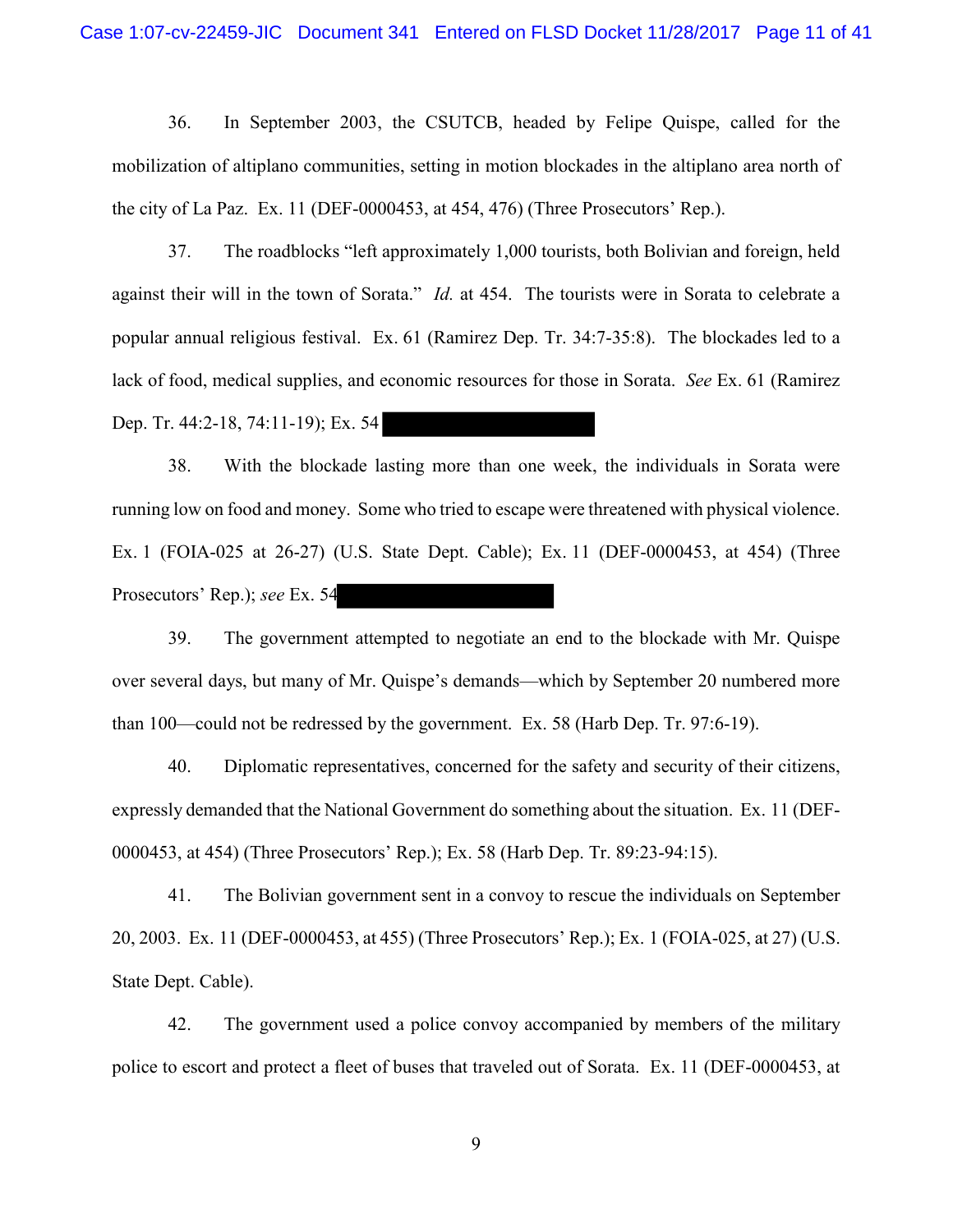455) (Three Prosecutors' Rep.); Ex. 1 (FOIA-025, at 27) (U.S. State Dept. Cable); Ex. 61 (Ramirez Dep. Tr. 62:17-24).

43. Soon after the convoy left Sorata, it came under attack by armed protestors. Ex. 11 (DEF-0000453, at 455, 471) (Three Prosecutors' Rep.).

44. Security forces in Warisata, which were attempting to assist the convoy, were fired upon from surrounding hills and from some local homes. Ex. 11 (DEF-0000453, at 455) (Three Prosecutors' Rep.); Ex. 2 (FOIA-031, at 32-34) (U.S. State Dept. Cable). The small arms fire came from an estimated 150 people, some armed with 7.62 mm FN FALs, .30 caliber Mauser rifles and .22 caliber rifles. Ex. 1 (FOIA-025, at 27) (U.S. State Dept. Cable).

45. More specifically, at approximately 3:39 p.m., "crossfire was received from both hills, from the building of the Rural School of Warisata and from people positioned in the trees existing in the proximity of the school." Ex. 32 (MAMANI0005318T, at 5318T.0006) (Social Conflict Field Diary). At approximately 4 p.m., units were withdrawn to the outskirts of Warisata to counter the attack of those firing at the convoy. *Id*.

46. Soldiers and policemen were killed and wounded as a result of this civilian fire. Ex. 1 (FOIA-025, at 26, 28-29) (U.S. State Dept. Cable); Ex. 11 (DEF-0000453, at 455) (Three Prosecutors' Rep.); Ex. 34 (MAMANI0009662, at 9663) (Ballistics Report); Ex. 32 (MAMANI0005318T, at 5318T.0007) (Social Conflict Field Diary); Ex. 65 (Hayden Dep. Tr. 195:4-8). Three civilians also died. Ex. 11 (DEF-0000453, at 455) (Three Prosecutors' Rep.).

47. Felipe Quispe took credit for the violence, stating that that he gave the order to ambush soldiers using rifles on the convoy rescuing foreign and Bolivian tourists. Ex. 2 (FOIA-031, at 33); *see also* Felipe Quispe, *Goni's Downfall: Journal of the "Hunger Strike"* 12 (2013)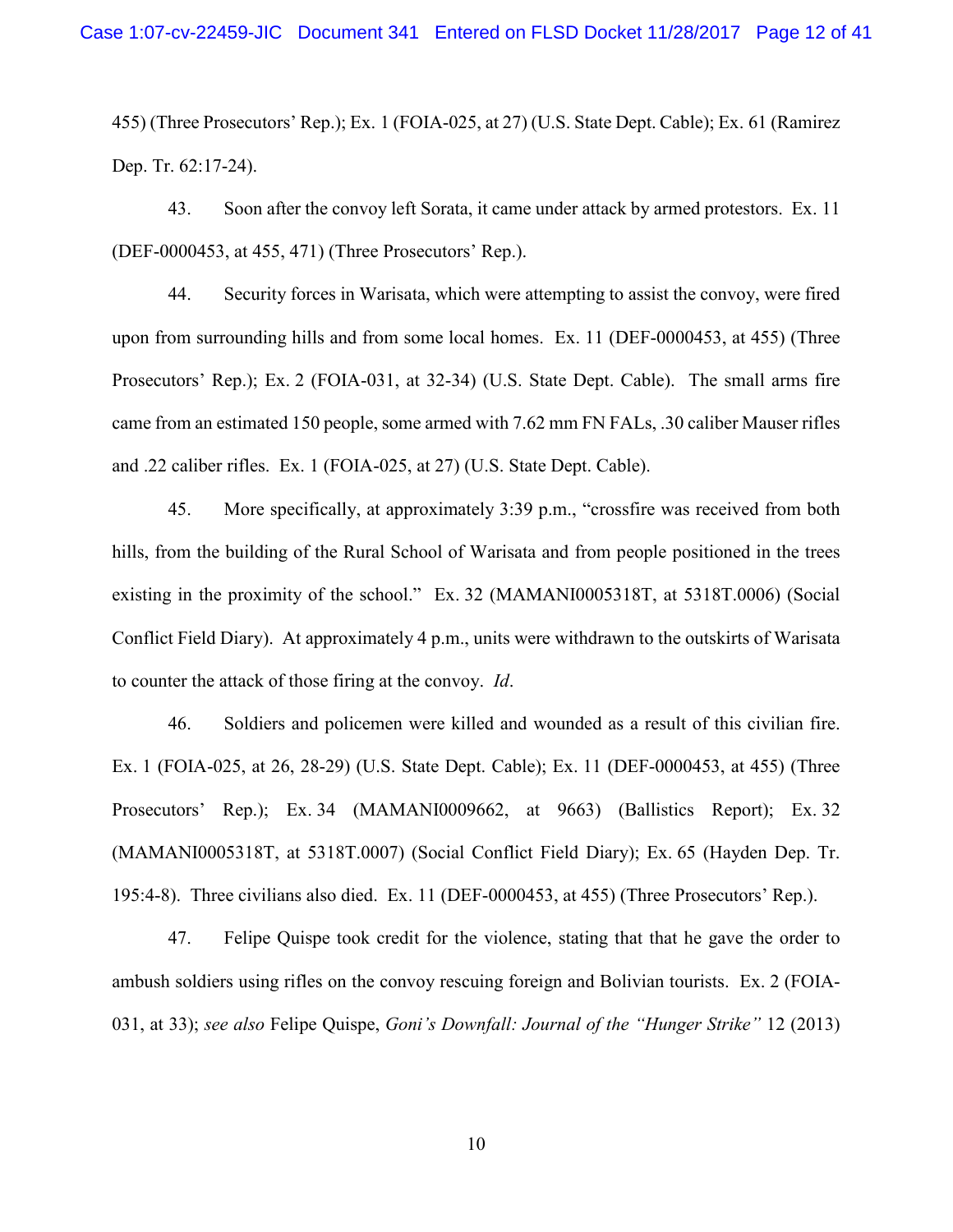(recounting how he ordered campesinos to ambush the military with firearms from the nearby hills).

48. José Elias Harb, a government vice-Minister who was negotiating with Mr. Quispe that day, testified that he feared for his life after Mr. Quispe learned that the Sorata tourists were being rescued. Ex. 58 (Harb Dep. Tr. 94:23-97:19). He and other government officials were forced to escape by jumping through a bathroom window. *Id.* at 42:4-10.

49. In late September, after the events of September 20, 2003, Colonel Nelson Flores became Commander of the military unit that had accompanied the Sorata convoy. Ex. 54

received reports that members of the military unit "were shot [at] . . . from the hills where there were armed civilians." Those "community members who were armed" with "Mauser rifles" fired at Flores's unit in Warisata.

50. On September 20 and 21, 2003, in Warisata, a number of civilians were armed with Mauser rifles. Ex. 1 (FOIA-025, at 27) (U.S. State Dept. Cable); Ex. 11 (DEF-0000453, at 479) (Three Prosecutors' Rep.); Ex. 54 These included "former members of the . . . Tupak Katari Guerrilla Army." Ex. 64 (Bjork-James Dep. Tr. 188:24-189:4). Bolivian news outlets subsequently published images of "campesinos" from Warisata bearing Mauser rifles. *See, e.g.*, Ex. 8 DEF-0000170 (DEF-0000170, at 170 (photograph), 172 (translation)) (*Sorata Is Scared, Cut Off, and Unprotected*, *La Razón* (Sept. 22, 2003)).

51. The Bolivian National Police issued a ballistics report dated September 29, 2003, based on analysis conducted on September 22, 2003 regarding the bullets recovered from Captain Gustavo Villafuerte Aguilar, and Sargent Marco Antonio Venegas, who were shot in Warisata on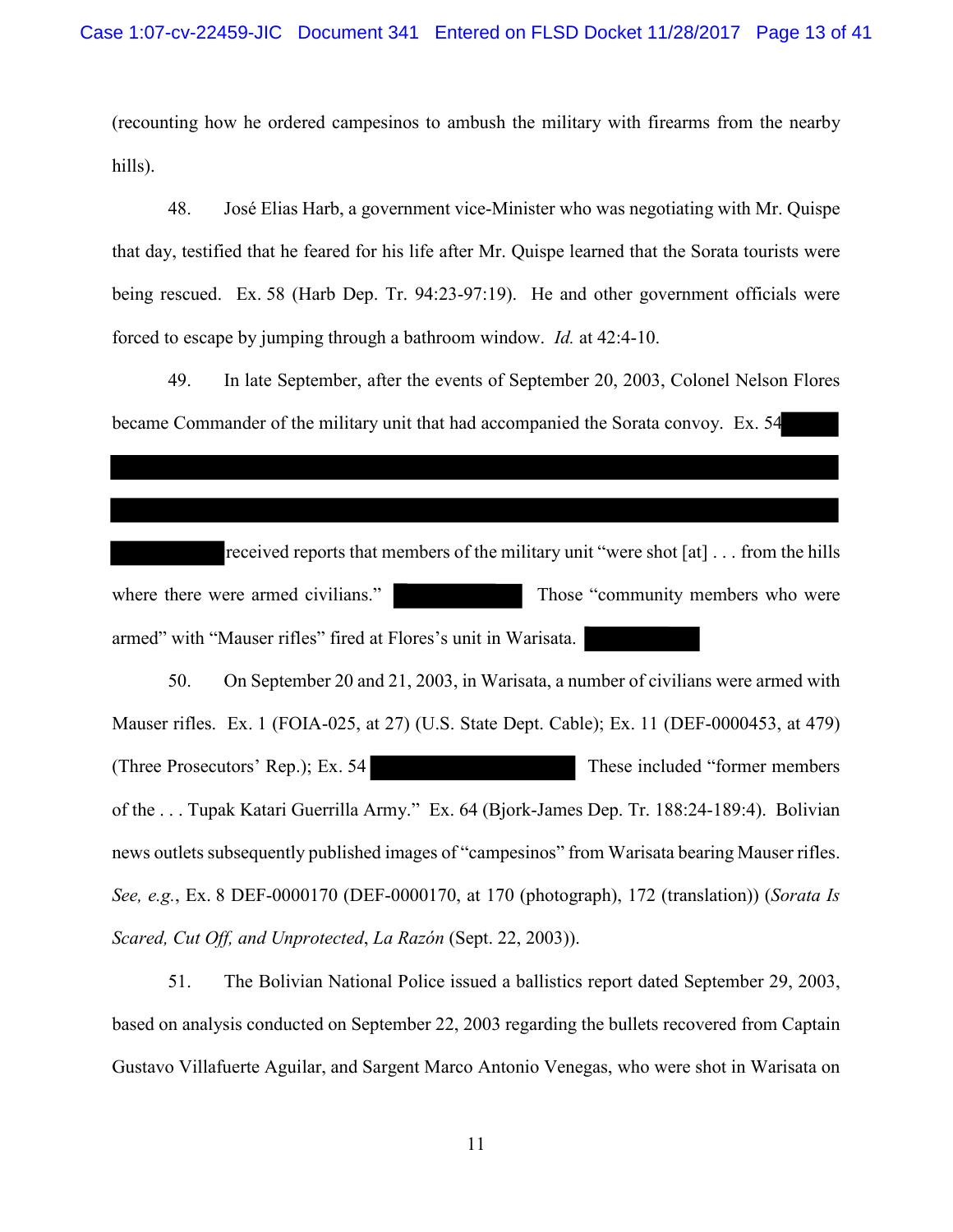September 20, 2003. Ex. 34 (MAMANI0009662, at 9663) (Ballistics Rep.). The report concluded that the bullets were 7.62 caliber from an F.A.L. rifle. *Id.* at 9664.

52. Four of Plaintiffs' proffered experts concede the presence of armed campesinos in Warisata. Ex. 65 (Hayden Dep. Tr. 200:12-24, 209:7-13); Ex. 63 (Borrelli Dep. Tr. 262:10- 263:21, 266:16-267:3, 283:15-284:6); Ex. 64 (Bjork-James Dep. Tr. 146:15-17, 170:13-18, 188:24-189:4); Ex. 62 (Goldstein Dep. Tr. 178:2-179:3, 337:14-24).

#### **1. Marlene Nancy Rojas Ramos**

53. Marlene Nancy Rojas Ramos died on September 20, 2003, due to a gunshot wound.

54. According to Marlene's mother, Ms. Ramos Mamani, who was in bed in the second-floor room when Marlene was shot, Marlene was shot while near a window at around 4 p.m. Ex. 42 (Ramos Mamani Dep. Tr. 18:22-19:12); Ex. 28 (MAMANI0002577T, at 2590T) (Visual Inspection Rep.); Ex. 29 (MAMANI0002599T, at 2605T) (Ballistics Rep.); Ex. 65 (Hayden Dep. Tr. 197:6-21). Her father, Mr. Rojas Mamani, had left the house that afternoon for the hills. Ex. 41 (Rojas Mamani Dep. Tr. 18:24-19:6, 74:17-75:11).

55. The Mamani's house was not located directly in Warisata, but was located approximately 900 to 1000 meters away from it, in front of surrounding hills. Ex. 66 (Katz Rep. ¶ 49); Ex. 65 (Hayden Dep. Tr. 195:19-21); Ex. 41 (Rojas Mamani Dep. Tr. 86:24-87:5).

56. A 7.62 bullet can travel over 1000 meters. Ex. 65 (Hayden Dep. Tr. 195:22-25).

57. Mr. and Ms. Mamani cannot identify the shooter or any person who witnessed the shooter. Ex. 41 (Rojas Mamani Dep. Tr. 112:6-113:5); Ex. 42 (Ramos Mamani Dep. Tr. 18:18- 19:6). Mr. Mamani testified that he only saw military shooting in the area, but conceded he would not have been able to see if there were individuals firing from the hills. Ex. 41 (Rojas Mamani Dep. Tr. 89:24-90:5).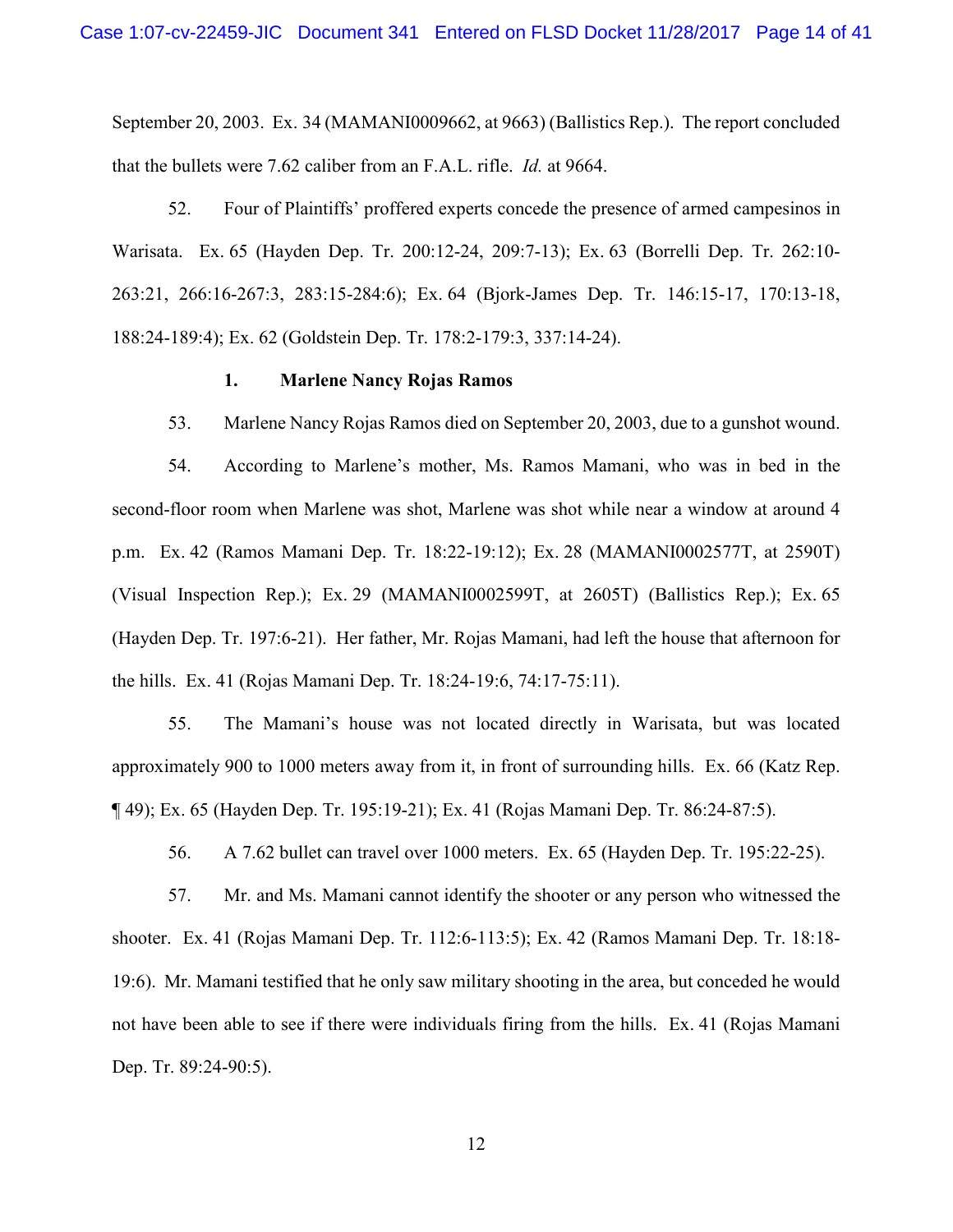58. There is no evidence regarding who shot Marlene Nancy Rojas Ramos, why that person was shooting or what that person was doing or thinking at the time of the shooting.

59. Marlene Nancy Rojas Ramos's death could have been accidental. Mr. Mamani testified that the situation outside the house was "chaos," with people running around and shots being fired. Ex. 41 (Rojas Mamani Dep. Tr. 86:17-23). He agrees that it was "possible that [his daughter] was shot by mistake." *Id.* at 133:2-7. "By mistake, it could have been." *Id.* A U.S. State Department Cable from the Embassy in La Paz dated September 22, 2003, reported that casualties included "Marlene Nancy Rojas Ramos, 8 (civilian – shot in chest by stray bullet as she looked out a window.)" Ex. 1 (FOIA-025, at 28) (U.S. State Dept. Cable). Plaintiffs' proffered expert, Mr. Bjork-James, concluded that Marlene "was killed by a stray bullet," relying on evidence that so stated. Ex. 64 (Bjork-James Dep. Tr. 271:20-24, 274:8-275:9). Plaintiffs' proffered expert Philip Hayden agreed that the shooting could have been accidental. Ex. 65 (Hayden Dep. Tr. 135:20-23, 210:16-211:4).

60. Plaintiffs claim that Marlene was hit with a 7.62 caliber bullet, but no determination was ever made that the bullet tested was the bullet that struck Marlene Nancy Rojas Ramos in 2003, and that bullet is not available for inspection. Ex. 65 (Hayden Dep. Tr. 181:4-182:24); Ex. 71 (Pls. Rojas Mamani & Ramos Mamani's Resp. Tangible Things RFP at 3) (Resps. Requests 1-5).

#### **C. The Events of October 2003 in El Alto**

61. Opposition forces implemented blockades in and around the city of La Paz in October 2003. La Paz sits in a crater that is below a high plateau that surrounds it called El Alto, which literally means "the high place." Ex. 46 (Bedoya Dep. Tr. 198:18-200:9). The airport is in El Alto. *Id.*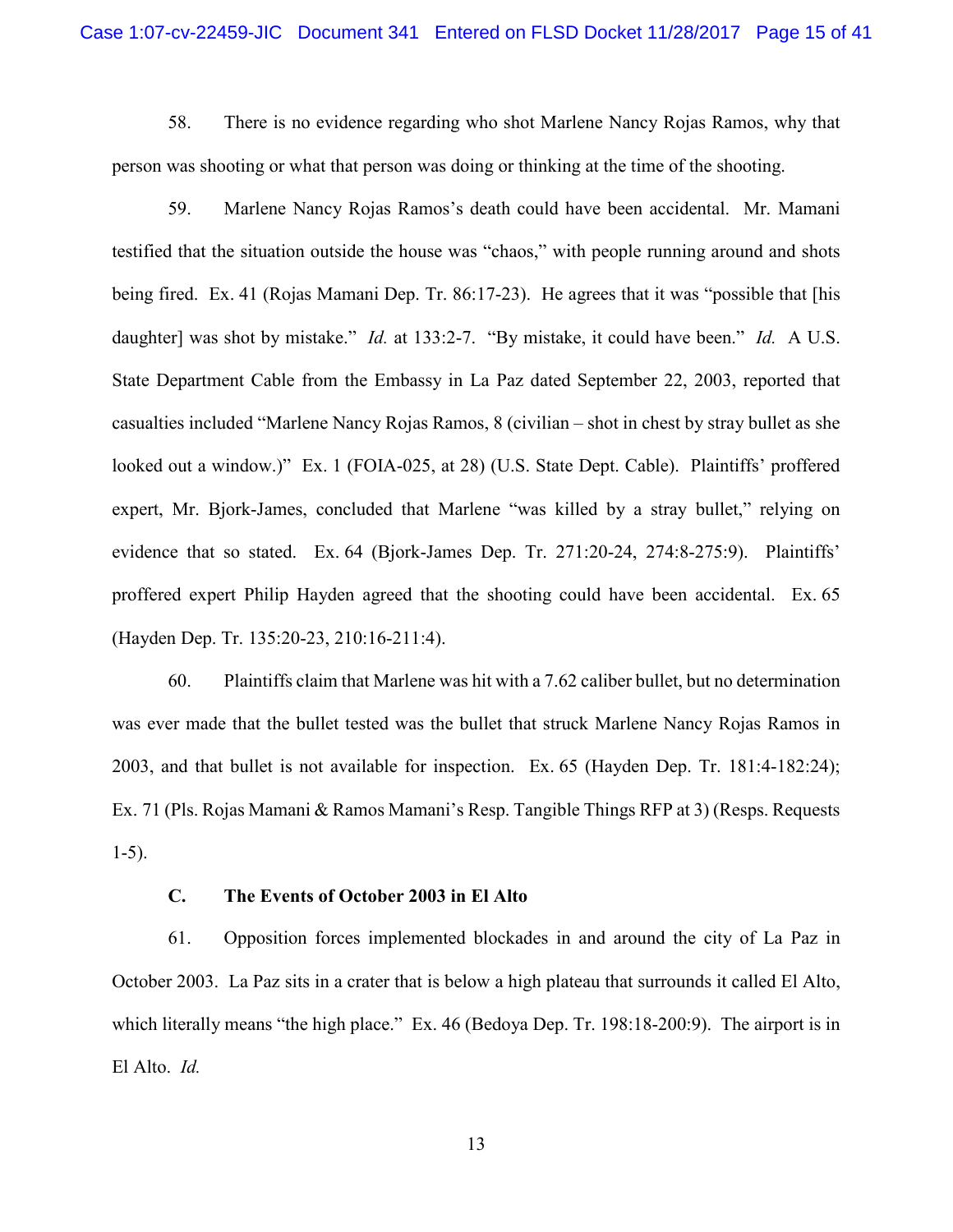62. As Mr. Bjork-James testified, "El Alto is strategically positioned to cut off La Paz." Ex. 64 (Bjork-James Dep. Tr. 313:8-15). There are two main roads that go in and out of La Paz: one main road that connects El Alto to the city of La Paz, and another that goes in and out of the Southern part of La Paz. Ex. 46 (Bedoya Dep. Tr. 199:10-20); Ex. 48 (Berindoague Dep. Tr. 178:5-179:3); Ex. 53 (Siles Dep. Tr. 153:7-10). Both those roads were cut off in October 2003. Ex. 64 (Bjork-James Dep. Tr. 313:21-314:2).

63. In early October 2003, protestors blocked the principal vehicle access to El Alto from La Paz, "destroying a pedestrian bridge over the highway and rolling a railway freight car on to the road." Ex. 4 (FOIA-047, at 49) (U.S. State Dept. Cable).

64. The road that goes in and out of the Southern part of La Paz was also blockaded by protestors in October 2003. Ex. 64 (Bjork-James Dep. Tr. 313:21-314:2); Ex. 5 (FOIA-053, at 54); Ex. 46 (Bedoya Dep. Tr. 199:15-200:20); Ex. 53 (Siles Dep. Tr. 153:7-10).

65. Opposition to the government laid siege to La Paz. Ex. 2 (FOIA-031, at 32) (U.S. State Dept. Cable). The opposition implemented "Plan Tourniquet," which was designed to starve the capital city into submission. *Id.* at 33. "Three newborns died when their hospital ran out of oxygen and average citizens were left scrambling for scarce basic necessities." *Id.* at 32; *see also* Ex. 64 (Bjork-James Dep. Tr. 314:4-7).

66. As of the weekend of October 11-12, La Paz remained virtually cut off from the rest of the country by application of El Alto's "tourniquet." Ex. 3 (FOIA-041, at 42) (U.S. State Dept. Cable).

67. By October 13 the road blockades were extending into the city of La Paz itself, amidst a transportation strike that kept buses and most cars off the roads. La Paz was experiencing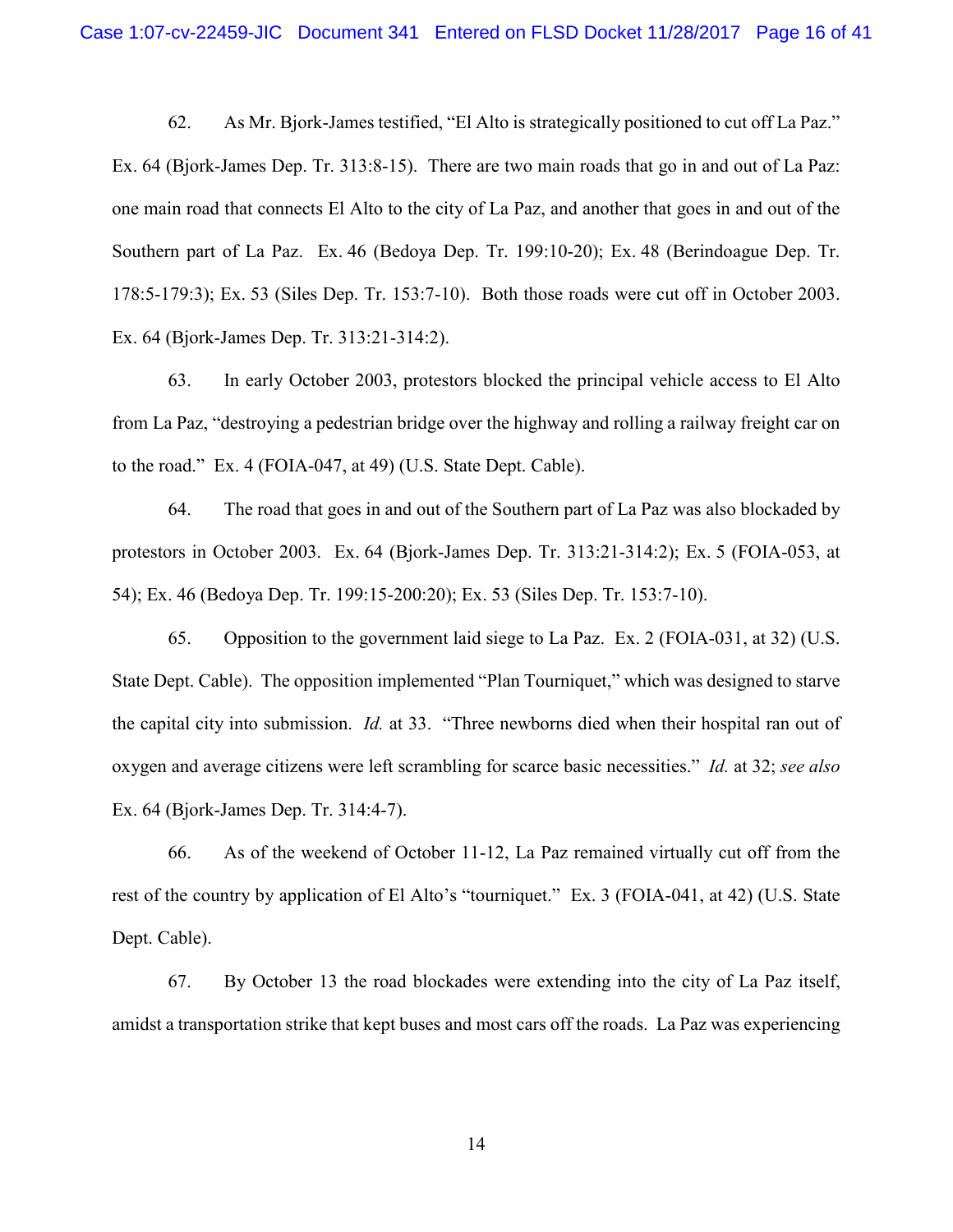shortages of fuel and some food items due to the blockades. Ex. 3 (FOIA-041, at 42) (U.S. State Dept. Cable).

68. By October 15, the opposition was continuing its siege against the capital. In La Paz and El Alto, food was scarce and stores, schools, businesses and banks remained closed. Ex. 55 (Meruvia Dep. Tr. 18:13-19:10); Ex. 53 (Siles Dep. Tr. 151:14-152:6). Public transportation was at a standstill, though some gasoline and bottled gas supplies were delivered to the fuel starved capital the previous night. Ex. 4 (FOIA-047, at 48) (U.S. State Dept. Cable). The airport remained closed, as were most roads outside of the city. *Id.* at 49. "La Paz was essentially paralyzed." Ex. 48 (Berindoague Dep. Tr. 62:11-12).

69. Javier Comboni, the then Minister of Finance, testified that when he returned to La Paz on October 13, "the city was totally and completely blockaded." Ex. 43 (Comboni Dep. Tr. 102:18-103:3). The blockade was so effective that people were going hungry. *Id.* at 116:11-19.

70. Plaintiff Juana Valencia de Carvajal testified that there were blockades outside of her house near Río Seco on October 11, 2003, and that during the blockades she was scared to leave her home and walk through El Alto. Ex. 44 (De Carvajal Dep. Tr. 52:21-53:2, 57:16-21). She closed and locked up her shop and did not go out during the protests. *Id.* at 53:13-17.

71. Plaintiff Sonia Espejo Villalobos testified that when she went to a nearby market in El Alto on October 12, 2003, there was nothing left to purchase because of the blockades. Ex. 49 (Villalobos Dep. Tr. 35:7-17). Her family did not have gas to cook with and there was none to buy in stores. *Id.* at 31:7-13.

72. Plaintiff Hernán Apaza Cutipa testified that streets were closed on October 12, 2003, because of the blockades. Ex. 51 (Cutipa Dep. Tr. 69:6-20). He could not remember exactly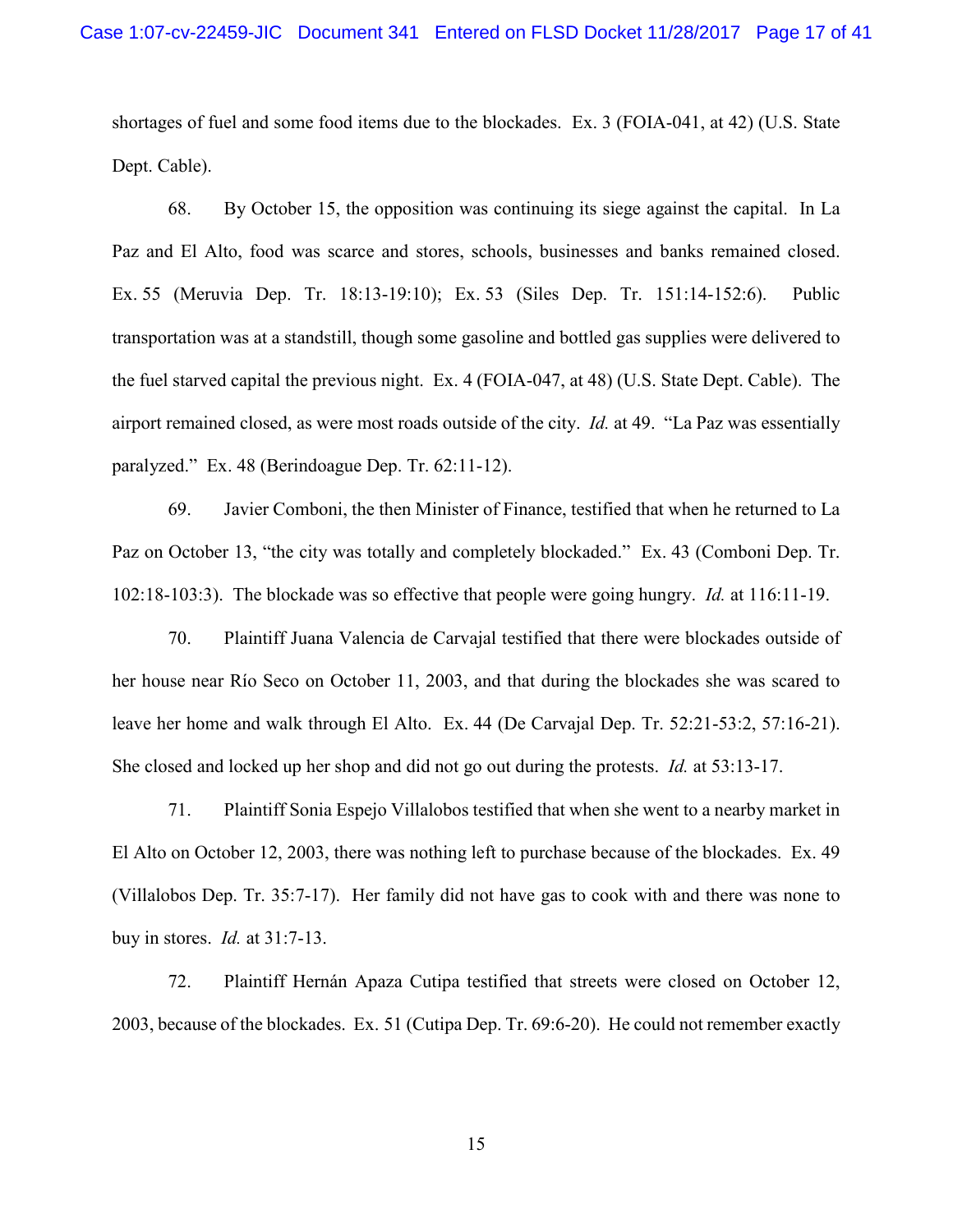how long the blockades lasted, but testified they lasted more than ten days. *Id.* at 69:21-70:8. During the blockades, people were burning tires. *Id.* at 77:18-78:9, 79:22-80:12.

73. Plaintiff Teófilo Baltazar Cerro testified that transportation could not move because of the blockades in El Alto. Ex. 45 (Baltazar Dep. Tr. 33:18-24.) During that time his wife had difficulty obtaining the goods that she sold at the fairs in El Alto. *Id.* at 34:21-24. She was not working on October 12, 2003 because she could not get goods to sell due to the blockades. *Id.* at 35:6-9. The majority of El Alto was closed because of the blockades. *Id.* at 37:9-12. Ambulances were prevented from circulating due to deep ditches in the road. *Id.* at 79:8-25.

74. Senkata was a storage facility for gasoline and other fuels in El Alto. Due to the road blockages, no fuel could be taken out of those plants and transported to La Paz for more than a week. Ex. 48 (Berindoague Dep. Tr. 61:4-20); Ex. 58 (Harb Dep. Tr. 137:14-19). Normal transportation of fuel had stopped, as the truckers were afraid for their lives and that their trucks would be damaged. Ex. 48 (Berindoague Dep. Tr. 62:2-8); Ex. 58 (Harb Dep. Tr. 139:5-21). There was a severe problem of lack of fuel in La Paz which affected the hospitals, clinics, and ambulances. Ex. 48 (Berindoague Dep. Tr. 62:8-10); Ex. 58 (Harb Dep. Tr. 138:25-139:4); Ex. 4 (FOIA-047, at 48) (U.S. State Dept. Cable).

75. On October 11, 2003, Sánchez de Lozada, with the signed approval of his Cabinet, issued Supreme Decree 27209, an order to the Commander in Chief of the Armed Forces. Ex. 6 (DEF-0000069) (Supreme Decree No. 27209).

76. Supreme Decree 27209 aided the transportation of fuel tanks from the Senkata plant to the city of La Paz. Ex. 6 (DEF-0000069) (Supreme Decree No. 27209); Ex. 11 (DEF-0000453, at 457) (Three Prosecutors' Rep.); Ex. 48 (Berindoague Dep. Tr. 170:19-25).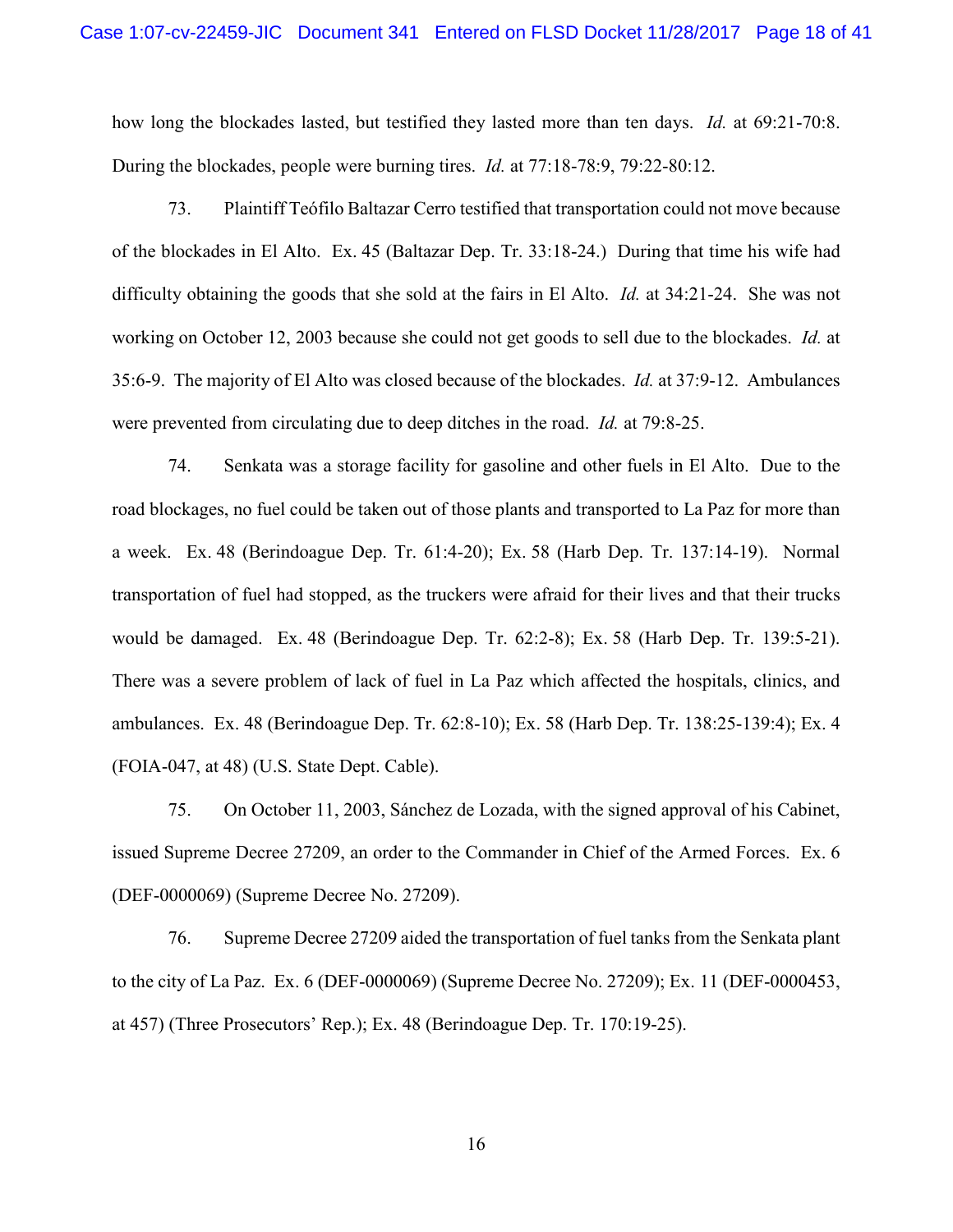77. The order contained a provision that the government would cover expenses of any individuals or property harmed as a result of compliance with the order, because gas drivers would not drive the trucks otherwise. Ex. 6 (DEF-0000069, at 71) (Supreme Decree No. 27209); Ex. 58 (Harb Dep. Tr. 52:23-53:3, 133:13-134:11, 139:5-21); Ex. 59 (Sánchez Berzaín Dep. Tr. 183:19- 184:13).

78. Violent confrontations took place when security forces tried to bring fuel from El Alto to La Paz. Ex. 2 (FOIA-031, at 35) (U.S. State Dept. Cable). "While security forces first exhausted non-lethal means against the El Alto crowds that prevented desperately needed food and fuel from being delivered to the hostage capital, protestors used dynamite against people and property." *Id.* at 33.

79. At 6 p.m. on October 11th, along Avenida 6 de Marzo, in El Alto, a crowd attacked security forces by throwing dynamite, homemade Molotov bombs, homemade explosives made with dynamite, nails, and metallic materials contaminated with human excrement, put into plastic containers that then became hand grenades, having the same effect as war grenades, rifles of different calibers, and Mauser rifles. Ex. 32 (MAMANI0005318T, at 5318T.00014-15) (Social Conflict Field Diary); *see also* Ex. 64 (Bjork-James Dep. Tr. 195:2-8) ("Molotov cocktails were used by protestors.").

80. During the operation in the Senkata area of El Alto on October 12, 2003, there were "attacks on the tanker trucks—the mobilized civilian population was armed with Mauser rifles and dynamite." Ex. 11 (DEF-0000453, at 479) (Three Prosecutors' Rep.); *see also* Ex. 48 (Berindoague Dep. Tr. 180:21-181:24).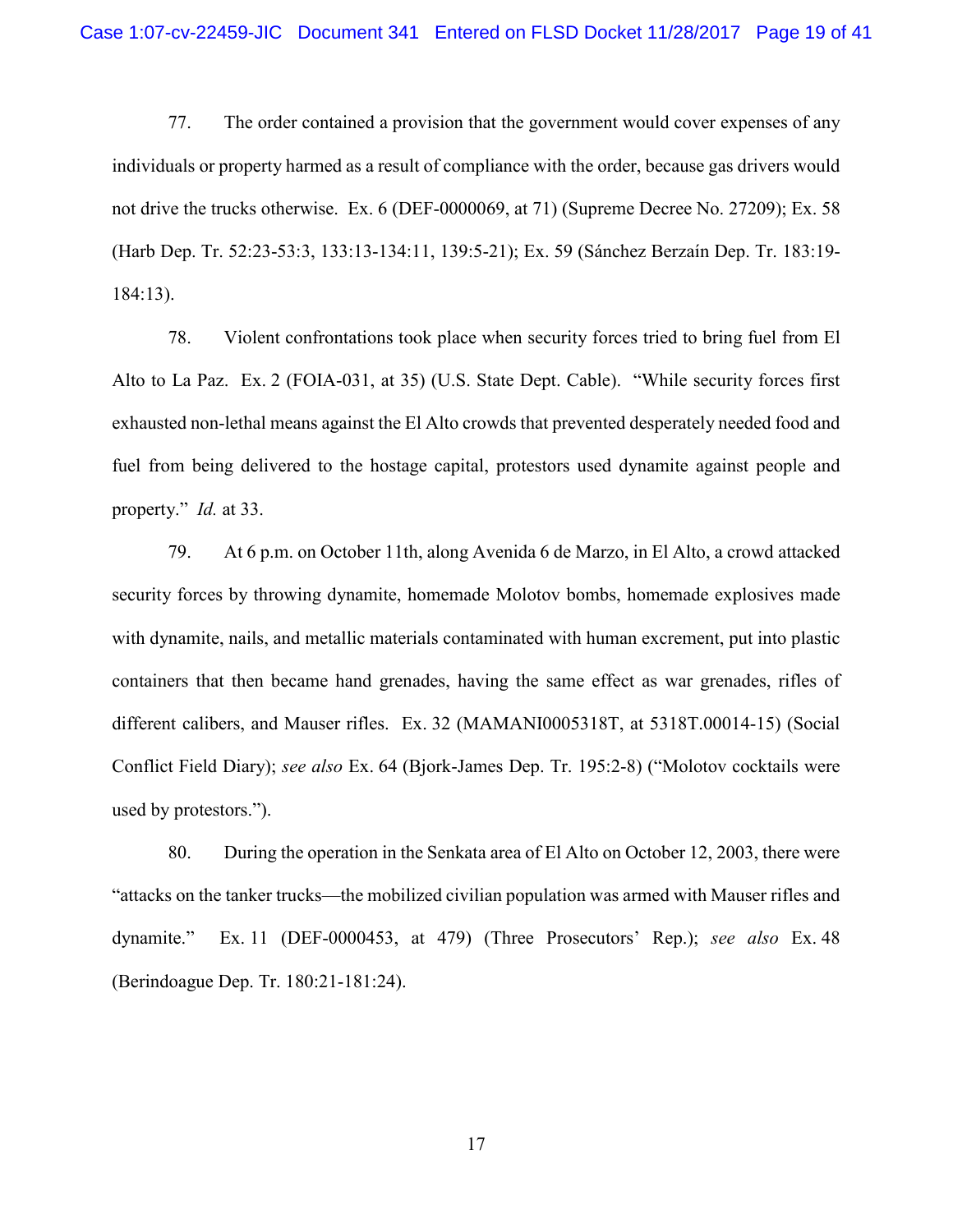81. While the attacks on the tanker trucks were directed at the members of the joint forces, in Senkata, the attacks on the tanker trucks endangered the lives of civilians who did not take part in the clashes. Ex. 11 (DEF-0000453, at 479) (Three Prosecutors' Rep.).

82. There were violent clashes throughout El Alto during the day, with at least one soldier killed. Ex. 3 (FOIA-041, at 43) (U.S. State Dept. Cable).

83. On October 12, 2003, in the vicinity of the zone of Río Seco, individuals armed with Mauser rifles and carbines started to attack the troops advancing in the direction from El Alto and La Paz from the tops of buildings and church bell towers in this area. Ex. 33 (MAMANI0005355, at 5357) (Military Intelligence Rep.). An angry mob in the same area was using dynamite, Molotov bombs, rocks and gunfire coming from the contiguous buildings off the main avenue. Ex. 32 (MAMANI0005318T, at 5318T.0019) (Social Conflict Field Diary); *see also*  Ex. 15 (DEF-0000723, at 806-807) (Police Intelligence Report). Also in the Río Seco area, a mob blew up a gasoline station, injuring 20 persons and killing 5; clashes occurred between the mob and the local inhabitants who were defending their property. Ex. 32 (MAMANI0005318T, at 5318T.0022) (Social Conflict Field Diary).

84. The attacks in Río Seco resulted in the death of Private Memecio Garcia, who was shot in the head with a high-caliber bullet. Ex. 33 (MAMANI0005355, at 5357) (Military Intelligence Rep.); Ex. 32 (MAMANI0005318T, at 5318T.0021) (Social Conflict Field Diary); Ex. 15 (DEF-0000723, at 797 (Police Intelligence Report), 821 (Police Intelligence Report)).

85. On October 13, 2003, in the Río Seco area of El Alto "groups of vandals dug into the ground in several places to find the gas lines so they could blow them up with dynamite." Ex. 11 (DEF-0000453, at 457) (Three Prosecutors' Rep.). At mid-day the footbridge located near Río Seco was blown up with dynamite. *Id.*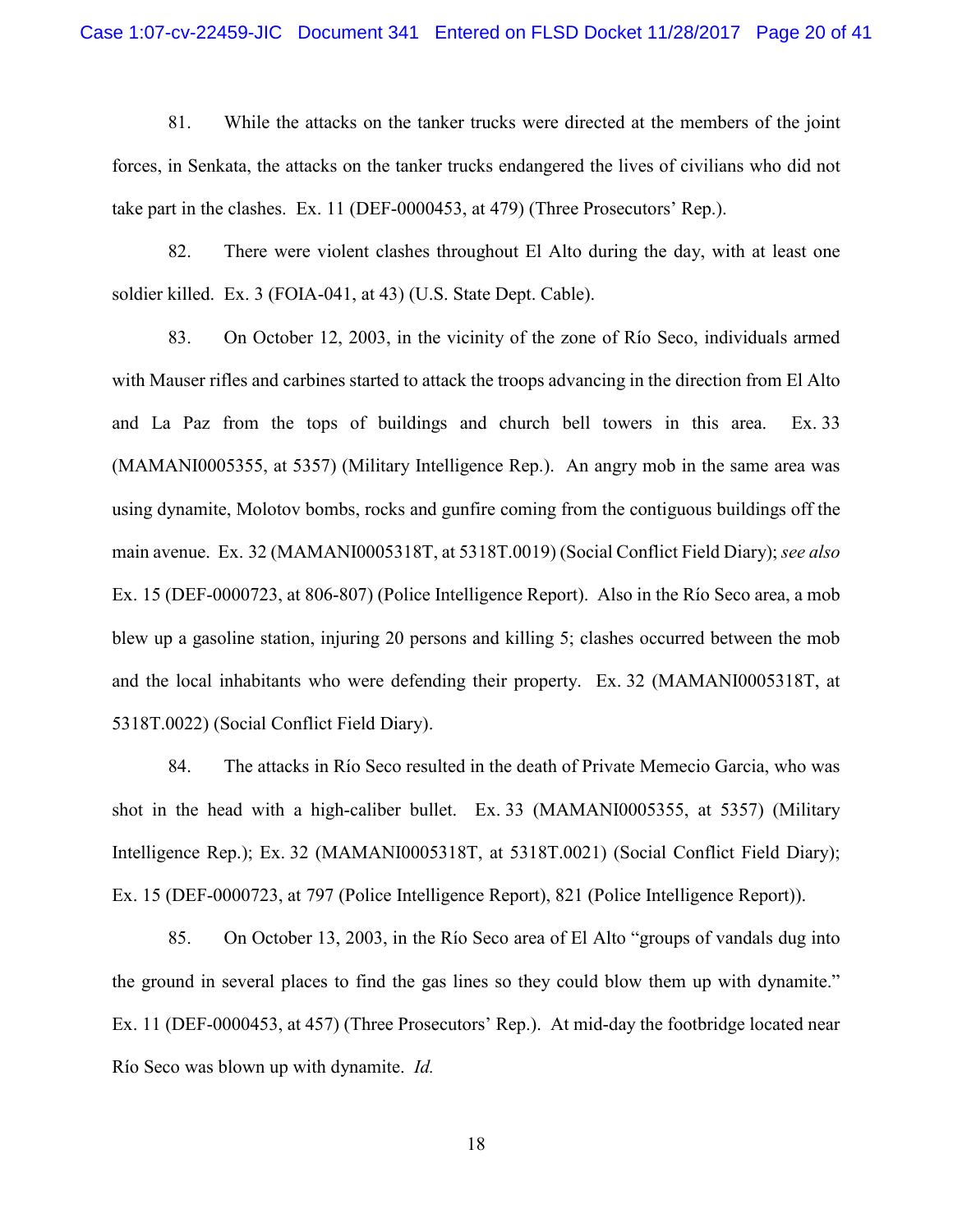## **1. Lucio Santos Gandarillas Ayala**

86. Lucio Santos Gandarillas Ayala died on October 12, 2003, due to a gunshot wound.

87. Plaintiff Sonia Espejo Villalobos testified that Mr. Gandarillas Ayala left their home the morning of October 12 to get to his brother's house, traveling through the area of Senkata in El Alto. Ex. 49 (Villalobos Dep. Tr. 33:19-34:24). He left to get fuel, which was unavailable in the stores due to the blockades. *Id.* at 31:3-13, 42:12-23. She was told that Mr. Gandarillas Ayala was shot in the Senkata area of El Alto, about a block and a half from the main road. *Id.* at 37:5-14, 51:6-24.

88. Plaintiff was not with Mr. Gandarillas Ayala when he was shot and cannot identify the shooter. *See* Ex. 49 (Villalobos Dep. Tr. 37:10-11).

89. There is no evidence in the case regarding who shot Mr. Gandarillas Ayala, why that person was shooting or what that person was doing or thinking at the time of the shooting.

90. It is not possible to establish the point of origin, trajectory, or angle of incidence of the bullet that struck Mr. Gandarillas Ayala. Ex. 38 (MAMANI0017756T, at 17756T.0003) (Ballistics Rep.); Ex. 65 (Hayden Dep. Tr. 505:14-506:2).

91. Mr. Gandarillas Ayala's shooting could have been accidental. Ex. 65 (Hayden Dep. Tr. 526:8-17).

#### **2. Roxana Apaza Cutipa**

92. Roxana Apaza Cutipa died on October 12, 2003, due to a gunshot wound.

93. At approximately 7 p.m. on October 12, 2003, Roxana Apaza Cutipa was hit by a bullet behind her left ear while on the fourth-floor rooftop of her home in the city of El Alto. Ex. 26 (MAMANI0002452T) (Police Rep.); Ex. 25 (MAMANI0002448T) (Police Rep.); Ex. 51 (Cutipa Dep. Tr. 8:9-14, 12:8-13:6). Her home was approximately six blocks away from the Río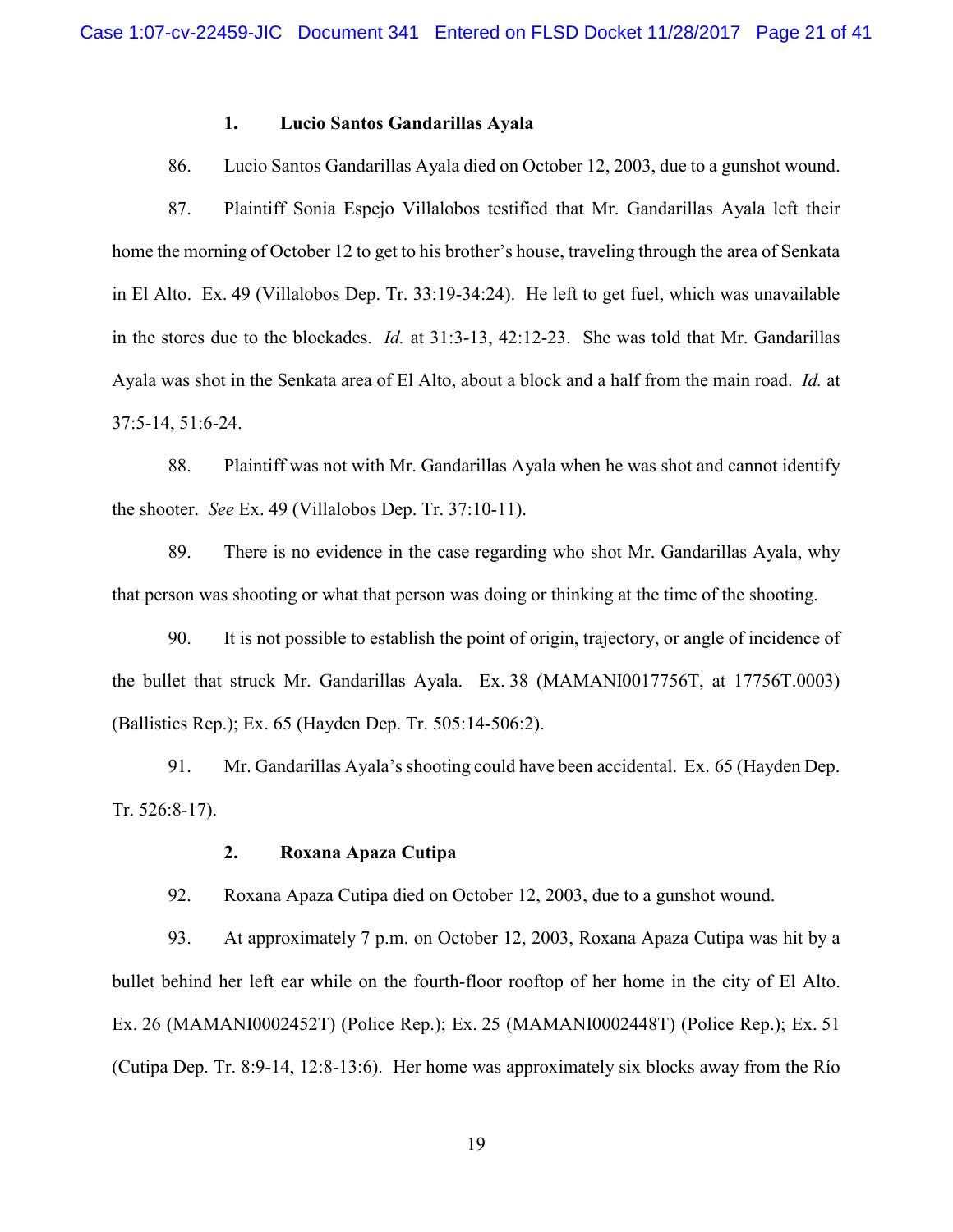Seco area in El Alto. *Id.* at 81:6-23; Ex. 65 (Hayden Dep. Tr. 249:5-9). It was 400 meters and seven city blocks up from Juan Pablo Avenue, the main thoroughfare running through El Alto. Ex. 65 (Hayden Dep. Tr. 246:22-23); Ex. 51 (Cutipa Dep. Tr. 35:19-36:3).

94. She was shot after sunset while looking over the wall to an unfinished room on the roof, while wearing a grey hat. Ex. 65 (Hayden Dep. Tr. 240:22-241:5, 243:22-244:3). According to Plaintiff's proffered expert Philip Hayden, for an intentional shot to hit her at dusk from Juan Pablo Avenue, it would take "a very well-trained sniper making an incredibly difficult shot." Ex. 65 (Hayden Dep. Tr. 263:22-264:4). There is no evidence that the Bolivian military had such a qualified individual, or that such an individual was in El Alto that day. Exhibit 80 is an aerial photograph that depicts the path of a shot fired from Juan Pablo Avenue, at Mr. Hayden's assumed position for the military, to the residence where Ms. Apaza Cutipa was struck.

95. Plaintiffs' proffered expert Mr. Hayden conceded that there was evidence of armed protestors on the roofs in the area around Juan Pablo Avenue "shooting down at" the military. Ex. 65 (Hayden Dep. Tr. 236:3-6, 237:20-238:7; 263:3-9).

96. No bullet or bullet fragments were recovered, and no determination was made as to the type of firearm used. Ex. 31 (MAMANI0002620T, at 2620T.0003) (Ballistics Rep.). It is not possible to establish the point of origin, trajectory, or angle of incidence of the bullet that struck Ms. Apaza Cutipa. *Id.* 

97. Plaintiff Hernán Apaza Cutipa did not see who shot his sister and cannot identify the shooter. Ex. 51 (Cutipa Dep. Tr. 17:19-18:6).

98. There were no soldiers on the street outside the building where Ms. Apaza Cutipa was shot. Ex. 27 (MAMANI0002479T) (Police Rep.); Ex. 51 (Cutipa Dep. Tr. 23:23-24:20).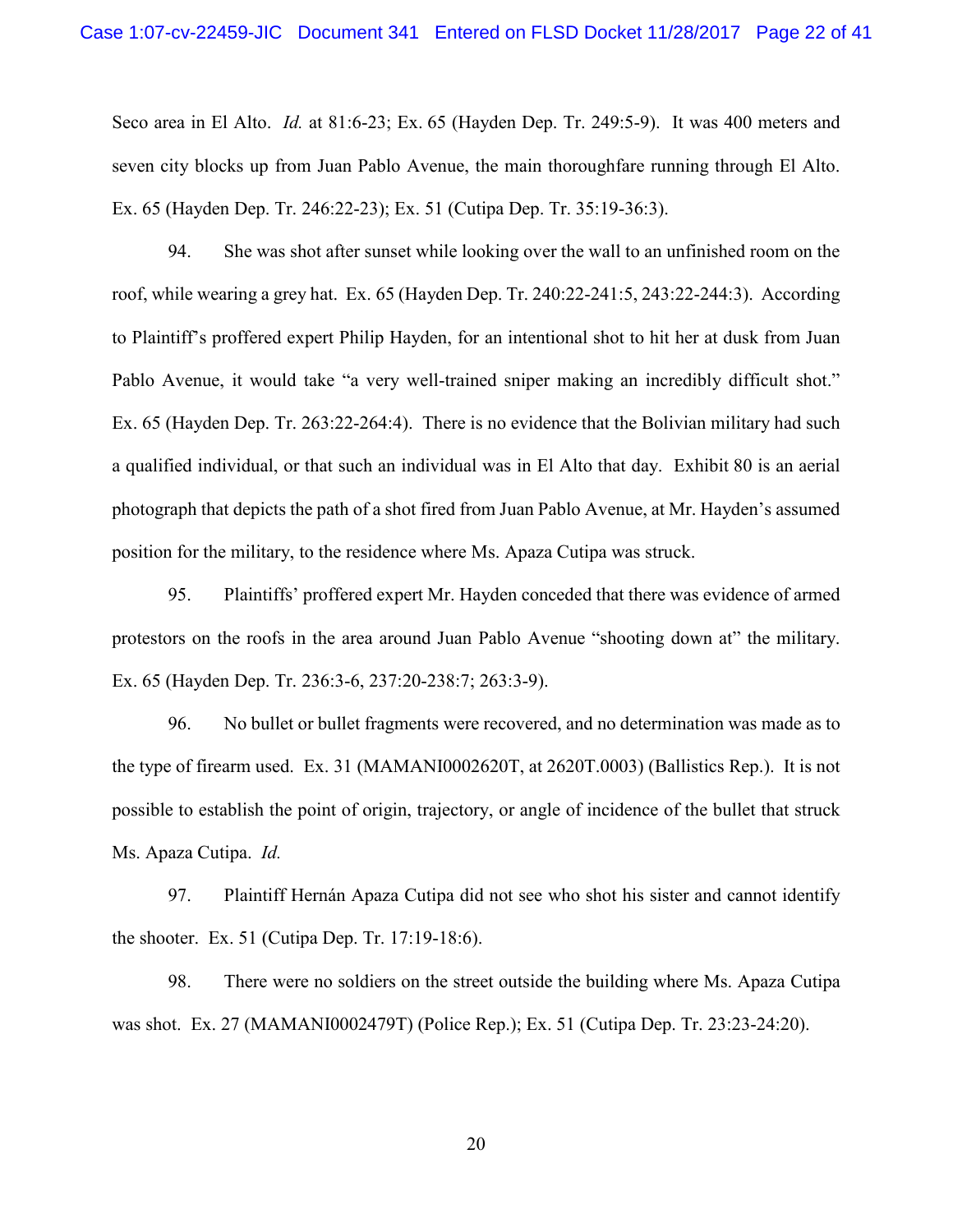99. There is no evidence regarding who shot Roxana Apaza Cutipa, why that person was shooting or what that person was doing or thinking at the time of the shooting.

100. Roxana Apaza Cutipa's death could have been accidental. Plaintiff Hernán Apaza Cutipa testified that "there were lots of people on the street that could have been hit instead" at the time his sister was shot. Ex. 51 (Cutipa Dep. Tr. 117:15-18). Mr. Apaza Cutipa acknowledged the possibility of this explanation when asked "[i]s it possible that the bullet that hit your sister was a stray bullet and not intended to hit her?": "[I]t could be and only God knows." *Id.* at 117:2- 8. "It could have been a stray bullet that killed [Roxana Apaza Cutipa]." *Id.* at 118:3-16; Ex. 65 (Hayden Dep. Tr. 250:4-7, 314:7-11).

## **3. Teodosia Morales Mamani**

101. Teodosia Morales Mamani died on October 14, 2003, due to a gunshot wound sustained on October 12, 2003, while at her sister's house on Juan Pablo II Avenue No. 35 in the Río Seco zone of El Alto. Ex. 45 (Baltazar Dep. Tr. 15:15-16:21, 50:17-22). The house is only a couple of blocks from the Río Seco bridge. *Id.* at 22:17-19.

102. The bullet came through a brick wall on the side of her house that did not have any windows. Ex. 45 (Baltazar Dep. Tr. 89:20-21); Ex. 65 (Hayden Dep. Tr. 326:10-17). Exhibit 81 shows a photograph of the house with a red circle approximating where the bullet went through the wall. *See also* Ex. 65 (Hayden Dep. Tr. 326:10-17).

103. Ms. Morales Mamani's family had earlier in the day stood by a window in the apartment to look at what was happening outside. They were told by military to get away from the windows. No soldier took any shot at them, even though the soldiers would have had a clear line of site to do so. Ex. 65 (Hayden Dep. Tr. 323:16-324:3).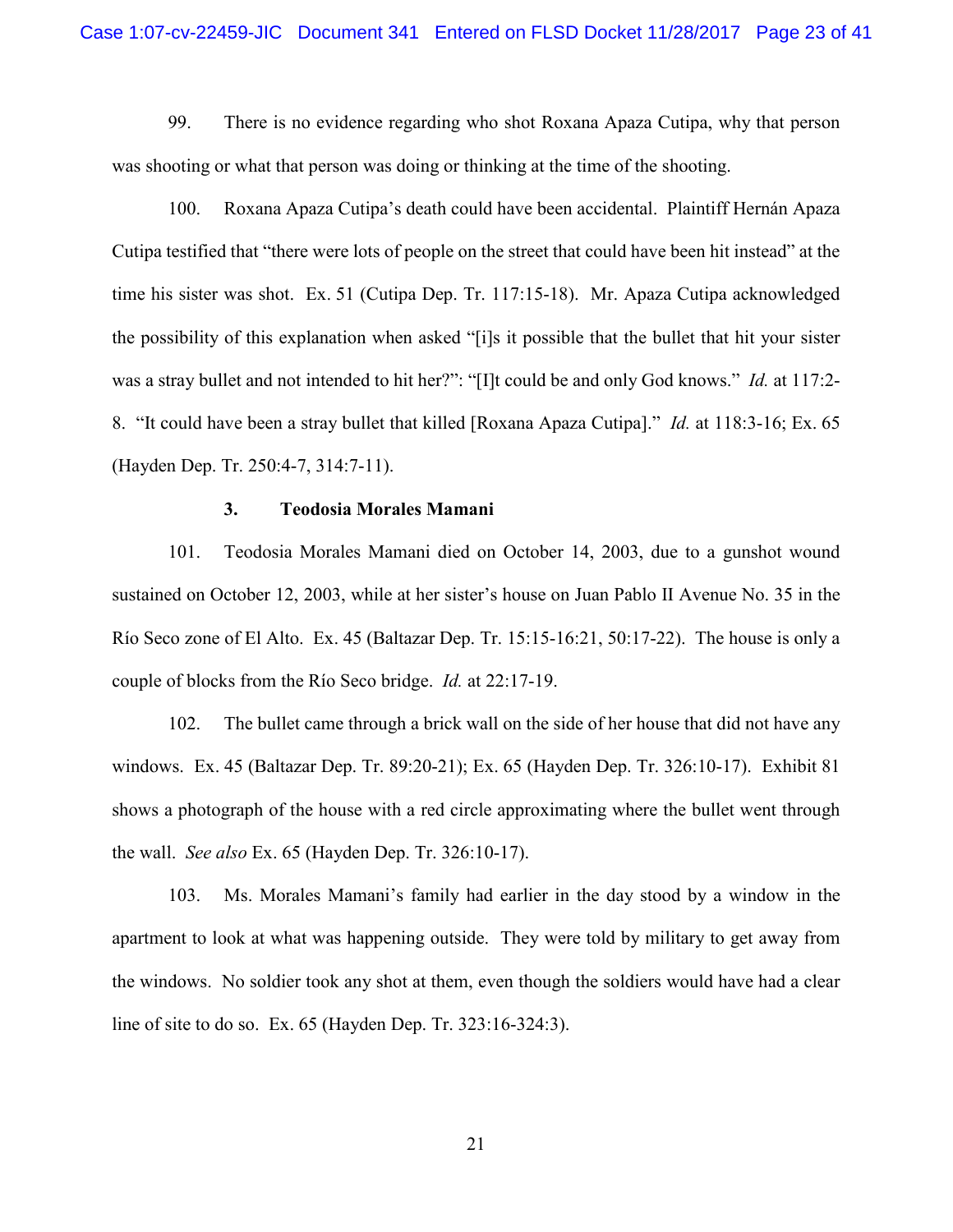104. Plaintiff Teófilo Baltazar Cerro was not with Ms. Morales Mamani when she was shot and cannot identify the shooter. Ex. 45 (Baltazar Dep. Tr. 90:4-91:10, 97:24-98:9).

105. There is no evidence in the case regarding who shot Teodosia Morales Mamani, why that person was shooting or what that person was doing or thinking at the time of the shooting.

106. Ms. Morales Mamani's death could have been accidental. Ex. 65 (Hayden Dep. Tr. 330:20-331:20).

#### **4. Marcelino Carvajal Lucero**

107. Marcelino Carvajal Lucero died on October 12, 2003, due to a gunshot wound.

108. Mr. Carvajal was shot through the window of his second-story home located at 93 avenue Juan Pablo II in El Alto. Ex. 44 (De Carvajal Dep. Tr. 25:6-8, 76:11-17, 83:15-84:15).

109. Minutes before her husband was killed, Plaintiff Juana Valencia de Carvajal "did not hear at that point noise from the military, but [she] did hear the noise from the protesters." Ex. 44 (De Carvajal Dep. Tr. 72:18-25). It sounded like "chaos outside [her] home in the minutes before" her husband was killed—people were "running around . . . shouting" and there were "loud noises" that made her afraid. *Id.* at 73:2-12. Mr. Carvajal Lucero was by himself in the room when he was shot. *Id.* at 83:6-15.

110. There is no evidence regarding who shot Marcelino Carvajal Lucero, why that person was shooting or what that person was doing or thinking at the time of the shooting.

111. Marcelino Carvajal Lucero's death could have been accidental. As his wife testified, the bullet that came in through the window could have been a stray bullet. Ex. 44 (De Carvajal Dep. Tr. 85:14-18); *see also* Ex. 65 (Hayden Dep. Tr. 486:25-487:12).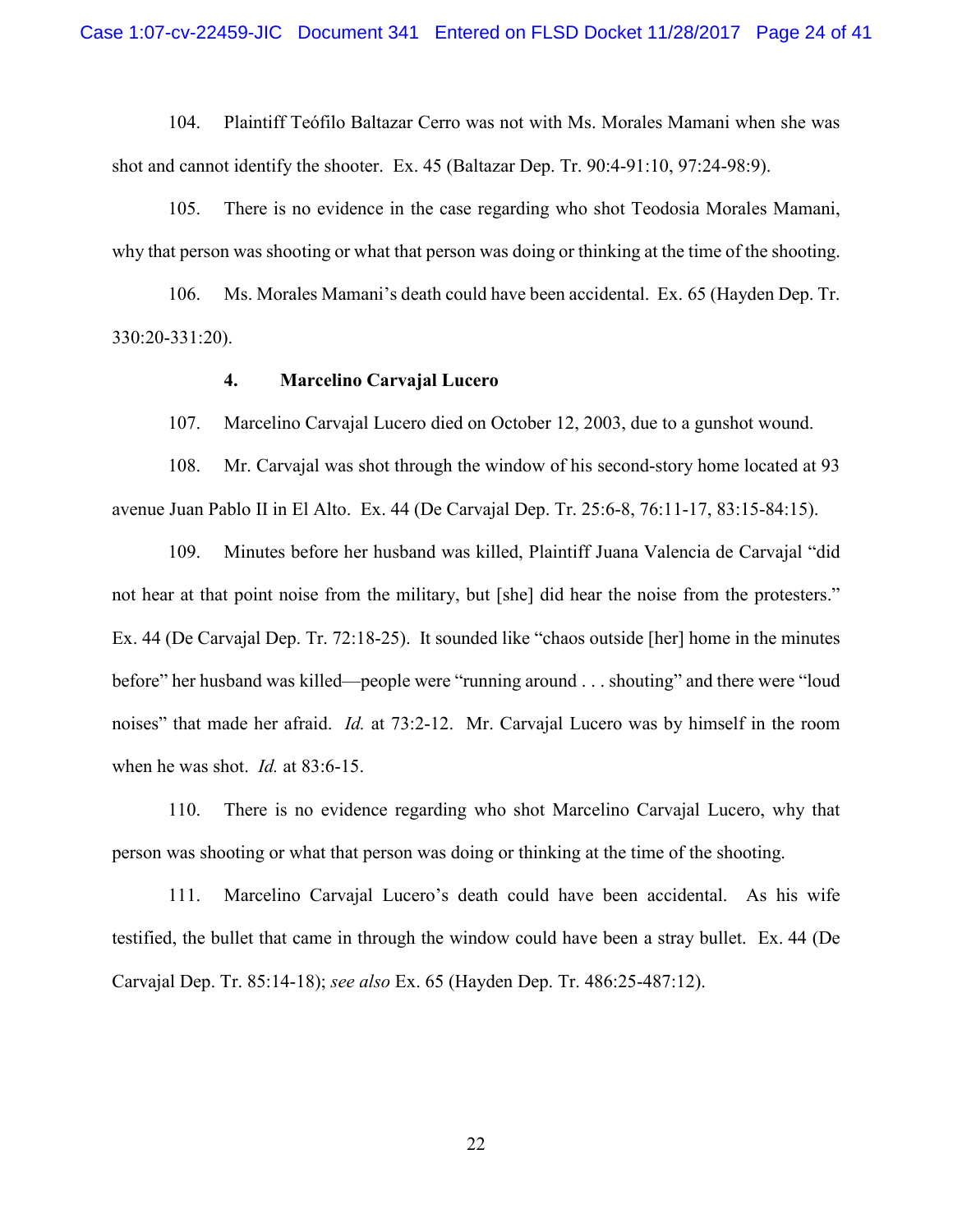## **D. The Events of October 2003 in the Southern Zone of La Paz**

112. General Marcelo Eulogio Antezana Ruiz was the Commander of the Military Academy in the Southern Zone of La Paz in 2003. Ex. 60 (Antezana Dep. Tr. 132:13-16). His roles and duties included maintaining the security of the school itself, as well as the surrounding areas. *Id.* at 132:23-133:13.

113. General Antezana testified that, from October 6 to October 13, 2003, there was a military operation taking place in Uni, in the Southern Zone of La Paz. Ex. 60 (Antezana Dep. Tr. 50:6-21:26, 55:16-56:15). The troops would go out and come back each day to keep the road unobstructed. *Id.* at 139:5-9.

114. The road from Palca to La Paz is one by which agricultural goods are transported from Palca and the countryside to La Paz. Ex. 60 (Antezana Dep. Tr. 139:10-14). It runs through the Ánimas Valley. *Id.* at 78:21-79:3.

115. There is only one road from Palca to La Paz. Ex. 47 (Mamani Aguilar Dep. Tr. 32:5-6). From Palca heading northwest to La Paz it passes through Uni, Apaña, Ovejuyo, and Chasquipampa, in that order. Ex. 79 (Mamani Aguilar Dep. Ex. 1) (Map).

116. Plaintiff Felicidad Rosa Huanca Quispe testified that there was a blockade that existed on the Ánimas Valley road in October 2003. Ex. 50 (Huanca Quispe Dep. Tr. 32:6-33:9). She testified that neighbors took food and supplies to the blockaders. *Id.* at 32:5-33:25.

117. Plaintiff Gonzalo Mamani Aguilar testified he saw people blocking the road by the Ánimas Lake on October 12, 2003. Ex. 47 (Mamani Aguilar Dep. Tr. 46:20-22).

118. General Antezana testified that in the morning of October 13, around 9:00am, the troops were instructed to leave Uni because their services were not necessary, as there were no more protests there, and to provide support in Chasquipampa. Ex. 60 (Antezana Dep. Tr. 139:15-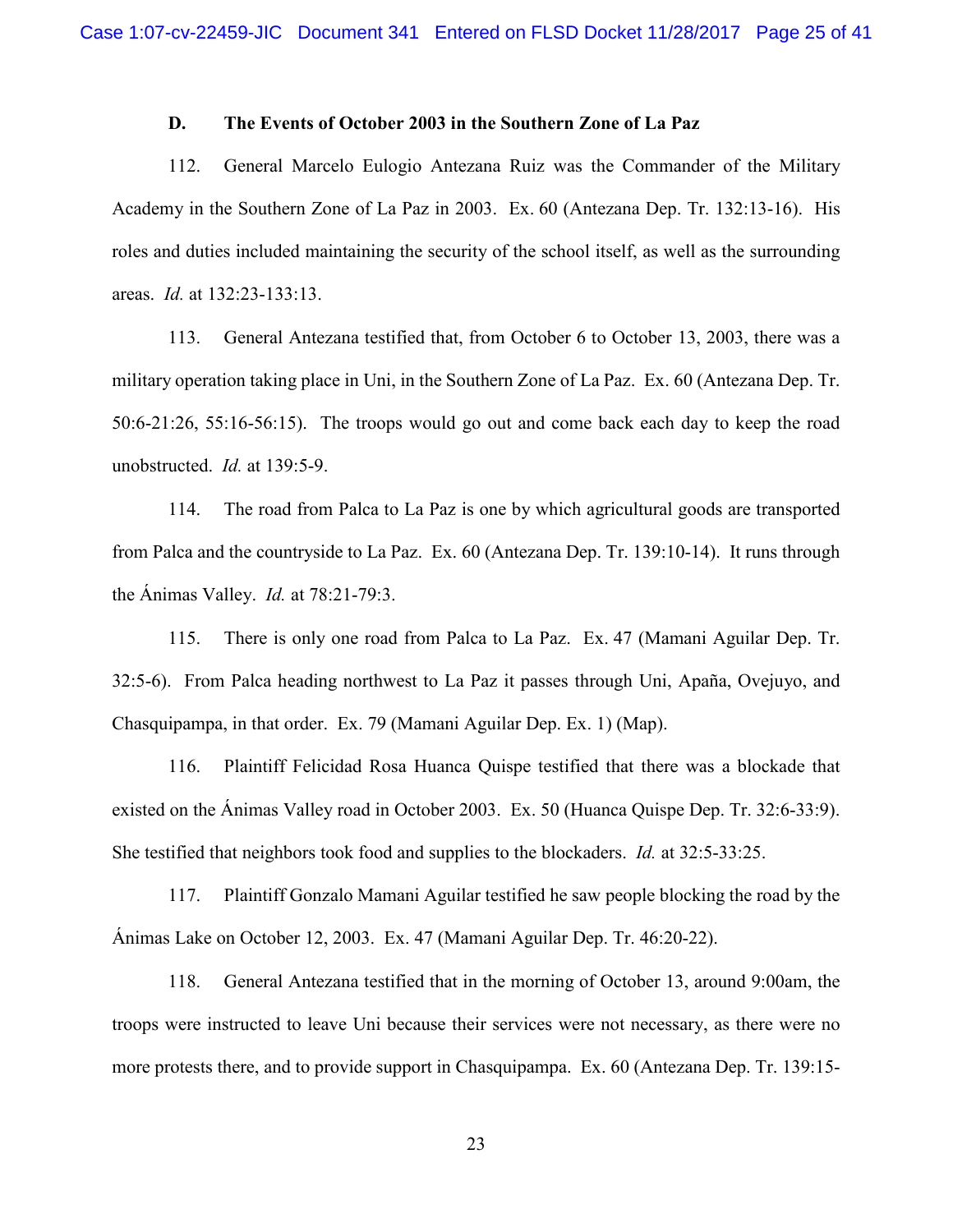16). A "great protest [was] growing" there. Ex. 32 (MAMANI0005318T, at 5318T.0026) (Social Conflict Field Diary). Protestors threatened to come down into the southern suburbs of La Paz to ransack the city. Ex. 3 (FOIA-041, 43) (U.S. State Dept. Cable).

119. General Antezana testified that, on the way from Uni to Chasquipampa on the morning of October 13, 2013, a military unit was ambushed on the Palca road to La Paz. Ex. 60 (Antezana Dep. Tr. 73:2-74:18). At "a place that was planned by the people from the zone," a troop transport truck had to stop due to a ditch that had been dug in the road. *Id.* The troops set up a secure perimeter around the truck so that "officials could analyze the situation and could find a way to go through this obstacle." *Id.* At that point, they were attacked from above with firearms. *Id.*

120. The ambush occurred between 10:00 and 11:00 a.m., and the unit was attacked by a mob of people with dynamite, stones, and firearms, who shot and threw dynamite at the military contingent. Ex. 35 (MAMANI0009729, at 9747) (Police Rep.); Ex. 32 (MAMANI0005318T, at 5318T.0026) (Social Conflict Field Diary).

121. During the ambush, a young soldier was hit through the eye with a "precise shot" and killed. Ex. 60 (Antezana Dep. Tr. 141:2-142:8); *see* Ex. 35 (MAMANI0009729, at 9756) (Police Rep.); Ex. 32 (MAMANI0005318T, at 5318T.0026) (Social Conflict Field Diary).

122. The unit commander called General Antezana to report the ambush, at which point General Antezana ordered the troops to withdraw from the "death zone," defending themselves as they withdrew. Ex. 60 (Antezana Dep. Tr. 142:9-13).

123. General Antezana ordered helicopter FAB-730 to be "sent to rescue the fallen soldier and provide supplies." Ex. 60 (Antezana Dep. Tr. 143:14-17); Ex. 35 (MAMANI0009729, at 9747) (Police Rep.) ("[A] draftee was hit by a bullet in the left eye by the blockaders. . . . [A]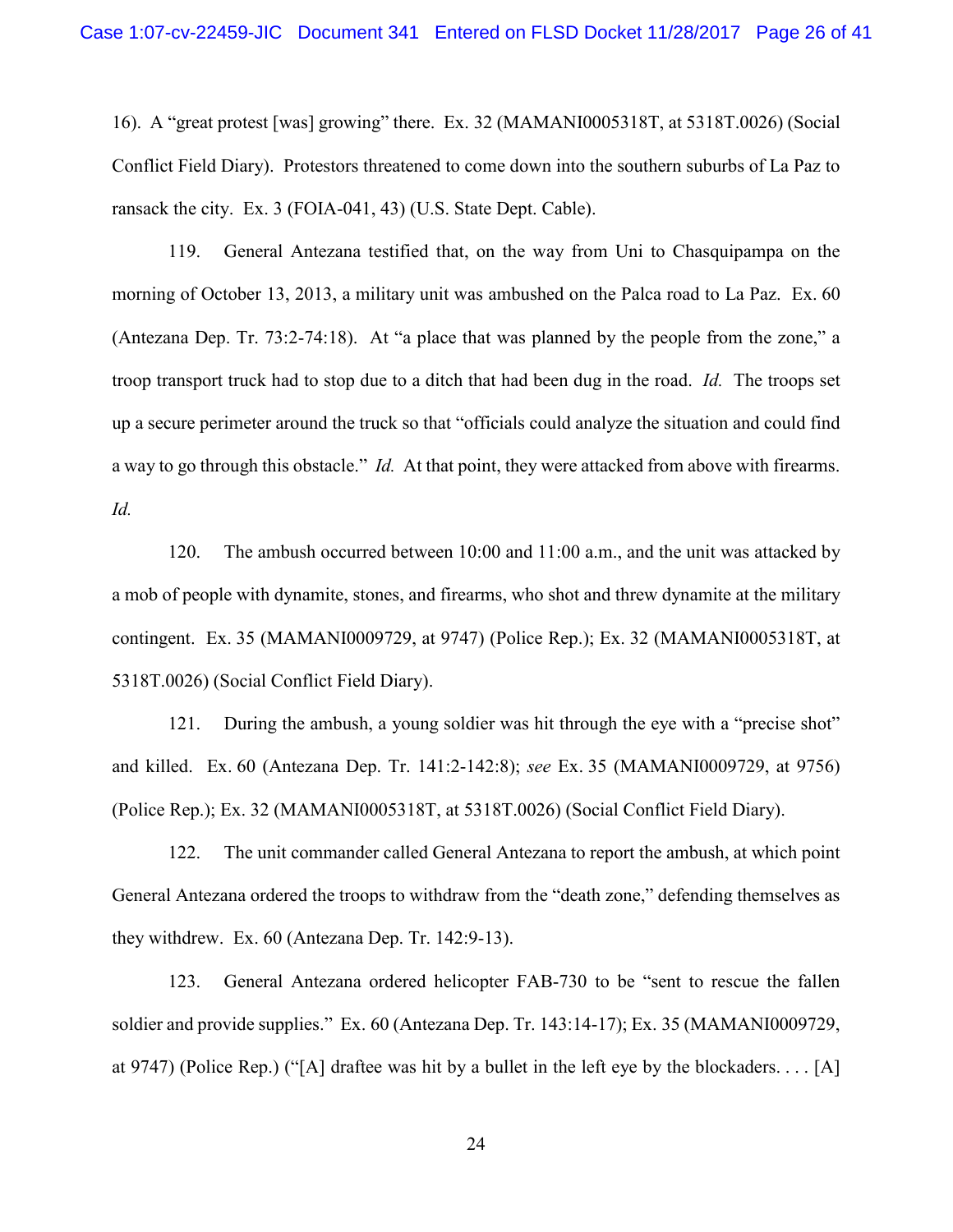helicopter arrived at that location, in which he was moved to the Military College."). General Antezana testified that that same morning on October 13, 2003, just to the west of Ovejuyo in Chasquipampa, "about 4,000 to 5,000" protestors surrounded a military truck and soldiers, "asking them to surrender, to leave their weapons on the floor." Ex. 60 (Antezana Dep. Tr. 135:11-139:25).

124. The soldiers retreated to avoid casualties, leaving the truck behind, at which point the protestors flipped it over and burned it. Ex. 60 (Antezana Dep. Tr. 108:14-109:12); *see also* Ex. 32 (MAMANI0005318T, at 5318T.0027) (Social Conflict Field Diary); Ex. 18 (DEF-0004241) (still frames of video showing truck being flipped over and burned).

### **1. Arturo Mamani Mamani**

125. Arturo Mamani Mamani died on October 13, 2003, as a result of a gunshot wound. He was struck atop the steep cliff face of Huaichichuro around the same time that the soldiers were ambushed on the road below. Ex. 65 (Hayden Dep. Tr. 441:4-21). Decedent Jacinto Bernabé Roque was cross-positioned on a different steep hilltop, Huaichichuni, approximately 250 meters to the west, also overlooking the Palca road where the military was ambushed. *Id.* A photograph taken by Mr. Hayden of the two hilltops is attached at Exhibit 83. Defendants have added a green arrow to depict the assumed position of decedent Jacinto Bernabé Roque, and a red arrow to depict decedent Arturo Mamani Mamani's assumed position.

126. Mr. Mamani Mamani's son, Plaintiff Gonzalo Mamani Aguilar, testified that on the morning of October 13, 2013, he and his father left their home around 7:30 a.m. to walk to their family plot of land where they cultivate crops on Huaichichuro to "turn the soil" to "prepare for the planting," each travelling separately, with his father leaving the house after him. Ex. 47 (Mamani Aguilar Dep. Tr. 61:9-62:9, 70:14-15). Mr. Mamani Aguilar testified he did not reach Huaichichuro, but instead went to Huaichichuni and stopped to hide near decedent Jacinto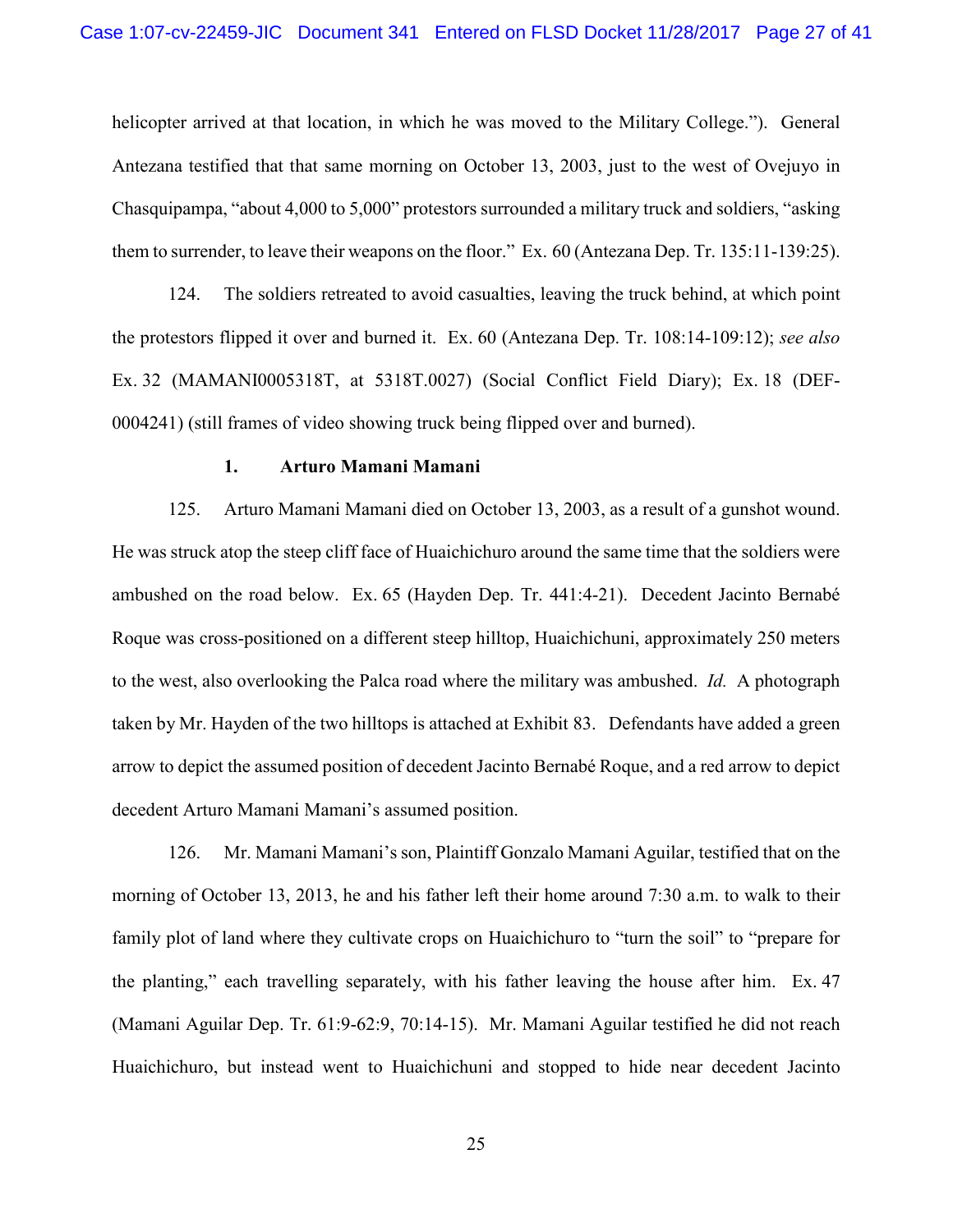Bernabé, while his father went to Huaichichuro by a different route. *Id.* at 10:14-16, 63:11-18, 71:3-6, 74:11-23, 82:23-83:13.

127. A still frame from a drone video taken by Mr. Hayden depicting where Mr. Mamani Mamani was positioned, as seen from the direction of the Palca road, is attached as Exhibit 82 (Hayden Rep., Ex. 5, at 0:00:20). Defendants have added a red arrow depicting the position of individuals standing in the assumed location of decedent Arturo Mamani Mamani atop Huaichichuro.

128. Mr. Mamani Aguilar did not "actually see" his father get shot, or who specifically shot him but "heard him when he cried out." Ex. 47 (Mamani Aguilar Dep. Tr. 115:21-24).

129. There is no evidence regarding who shot Arturo Mamani Mamani, why that person was shooting or what that person was doing or thinking at the time of the shooting.

130. No determination was made as to the type of bullets that hit Mr. Mamani Mamani or the firearm the bullets came from. Ex. 21 (MAMANI0002149T) (Autopsy Rep.); Ex. 22 (MAMANI0002190T) (Autopsy Rep.).

131. It is not possible to establish the point of origin, trajectory, or angle of incidence of the bullet that struck Mr. Mamani Mamani. Ex. 37 (MAMANI0015177T, at 15177T.0002-3) (Ballistics Rep.); Ex. 65 (Hayden Dep. Tr. 363:5-14).

132. Arturo Mamani Mamani's death could have been accidental. Ex. 65 (Hayden Dep. Tr. 444:25-447:20).

#### **2. Jacinto Bernabé Roque**

133. Jacinto Bernabé Roque died on October 13, 2003, at around 10:30 am, as a result of a gunshot wound.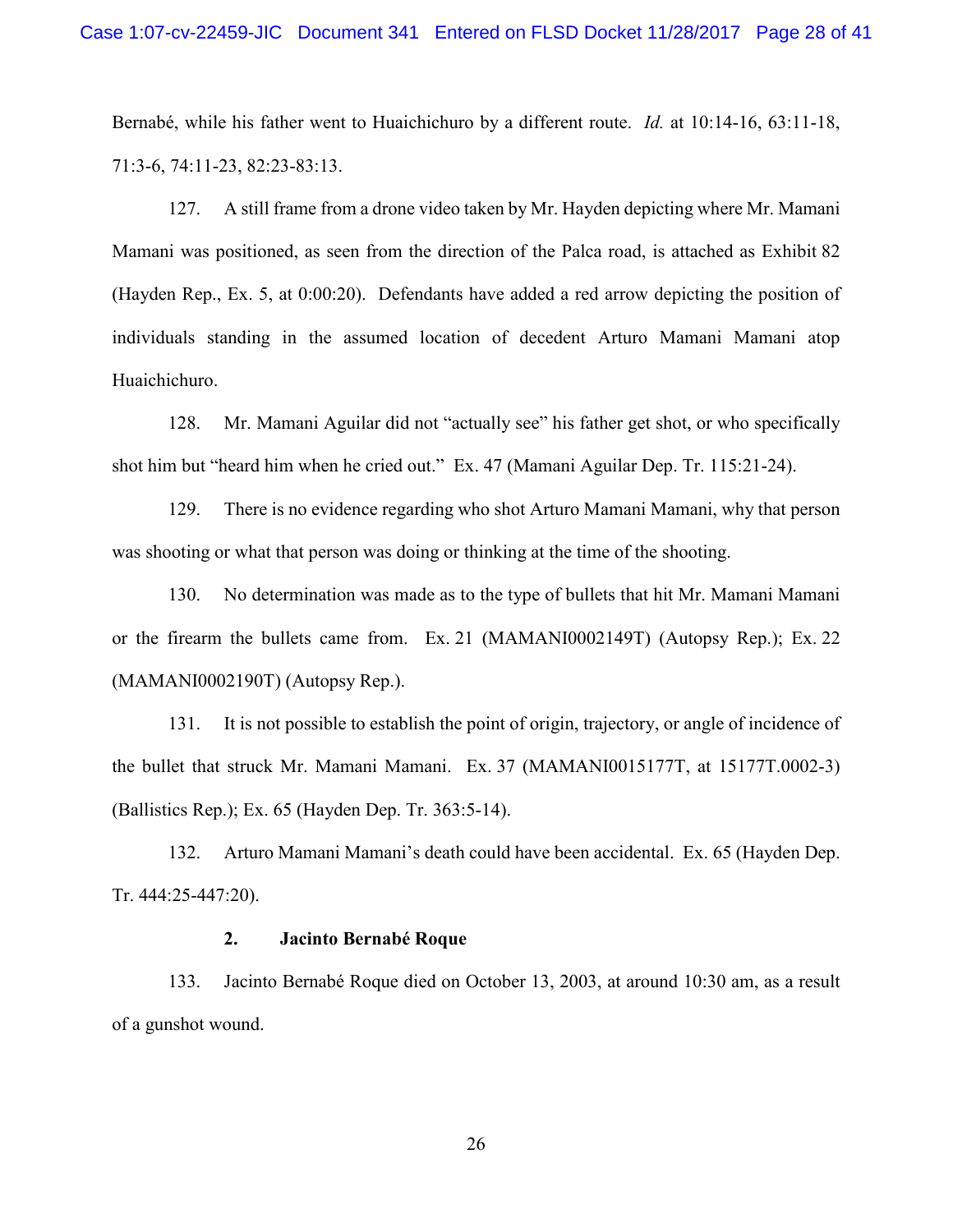134. Mr. Roque was struck while positioned on Huaichichuni, a steep hilltop overlooking the Palca road west of Uni, Ex. 79 (Mamani Aguilar Dep. Ex. 1) (Map), around the same time that the soldiers travelling west on the road from Uni were ambushed, Ex. 65 (Hayden Dep. Tr. 441:4-21). Decedent Arturo Mamani Mamani was cross-positioned on a different steep hilltop, Huaichichuro, approximately 250 meters to the east, also overlooking the road where the military was ambushed. *Id.*

135. Mr. Mamani Aguilar testified that when he arrived at Huaichichuni around 8:00 a.m. on the morning of October 13, 2003, Mr. Bernabé Roque was already there, "laying down behind [a] bale of hay." Ex. 47 (Mamani Aguilar Dep. Tr. 83:3-85:9). He then "crawled to the area where Jacinto [Bernabé] was hiding" and hid "right behind him." *Id.* There was no one else near them when they were lying behind the straw. *Id.* at 90:15-17.

136. Mr. Mamani Aguilar did not see Mr. Bernabé Roque get shot (at around 10:30 a.m.), and Mr. Mamani Aguilar did not see who shot him. Ex. 47 (Mamani Aguilar Dep. Tr. 90:25- 91:25).

137. It is not possible to establish the point of origin, trajectory, or angle of incidence of the bullet that struck Mr. Bernabé Roque. Ex. 37 (MAMANI0015177T, at 15177T.0002-3) (Ballistics Rep.); Ex. 65 (Hayden Dep. Tr. 443:4-10).

138. There is no evidence regarding who shot Jacinto Bernabé Roque, why that person was shooting or what that person was doing or thinking at the time of the shooting.

139. Jacinto Bernabé Roque's death could have been accidental. Ex. 65 (Hayden Dep. Tr. 444:25-447:20).

#### **3. Raúl Ramón Huanca Márquez**

140. Raúl Ramón Huanca Márquez died on October 13, 2003, due to a gunshot wound.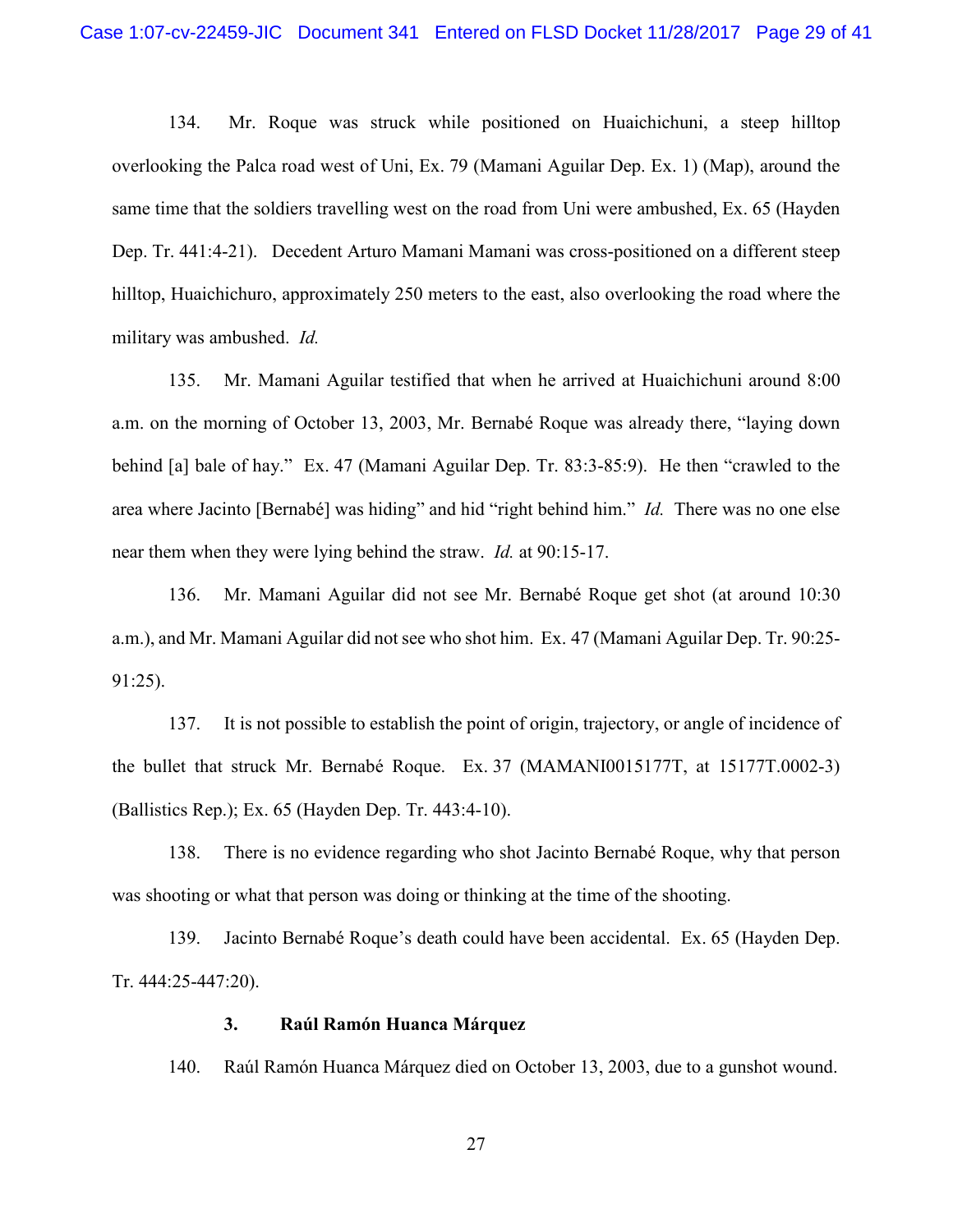141. On the morning of October 13, 2003, there was a blockade on the Ánimas Valley Road. Ex. 50 (Huanca Quispe Dep. Tr. 32:9-14; 32:22-33:4).

142. There were sounds that morning that sounded to Plaintiff Felicidad Rosa Huanca Quispe like gunfire or dynamite exploding. Ex. 50 (Huanca Quispe Dep. Tr. 43:13-23).

143. There are two stores on the main road. Ex. 50 (Huanca Quispe Dep. Tr. 35:13-24, 36:7-13). Both stores were closed due to looting by the campesinos. *Id.* at 32:6-14; 42:25-43:12.

144. Plaintiff Felicidad Rosa Huanca Quispe attempted to buy food that morning, but there was "nothing for [her] to buy," and she returned home. Ex. 50 (Huanca Quispe Dep. Tr. 36:7-18).

145. After returning home, she cooked lunch for her family, including her father, Raúl Ramón Huanca Márquez. Ex. 50 (Huanca Quispe Dep. Tr. 36:14-23). They had heard what she thought sounded like gunfire while they had lunch. *Id.* at 37:3-18.

146. Raúl Ramón Huanca Márquez left the house by himself at 1 p.m. Ex. 50 (Huanca Quispe Dep. Tr. 38:21-16, 44:5-7). According to Plaintiff Huanca Quispe, he said that he was leaving to buy a Coca-Cola, despite hearing gunfire and despite the stores being closed. *Id.* at 38:21-40:22.

147. Several hours went by and Raúl Ramón Huanca Márquez did not return. Ex. 50 (Huanca Quispe Dep. Tr. 44:9-11). During this time she generally heard "shots coming from lots of different directions." *Id.* at 47:4-8. Later, a neighbor told Plaintiff that her father had been shot and died. *Id.* at 45: 13-25.

148. Ms. Huanca Quispe was not with her father and did not see who shot him. Ex. 50 (Huanca Quispe Dep. Tr. 46:10-11, 50:5-8).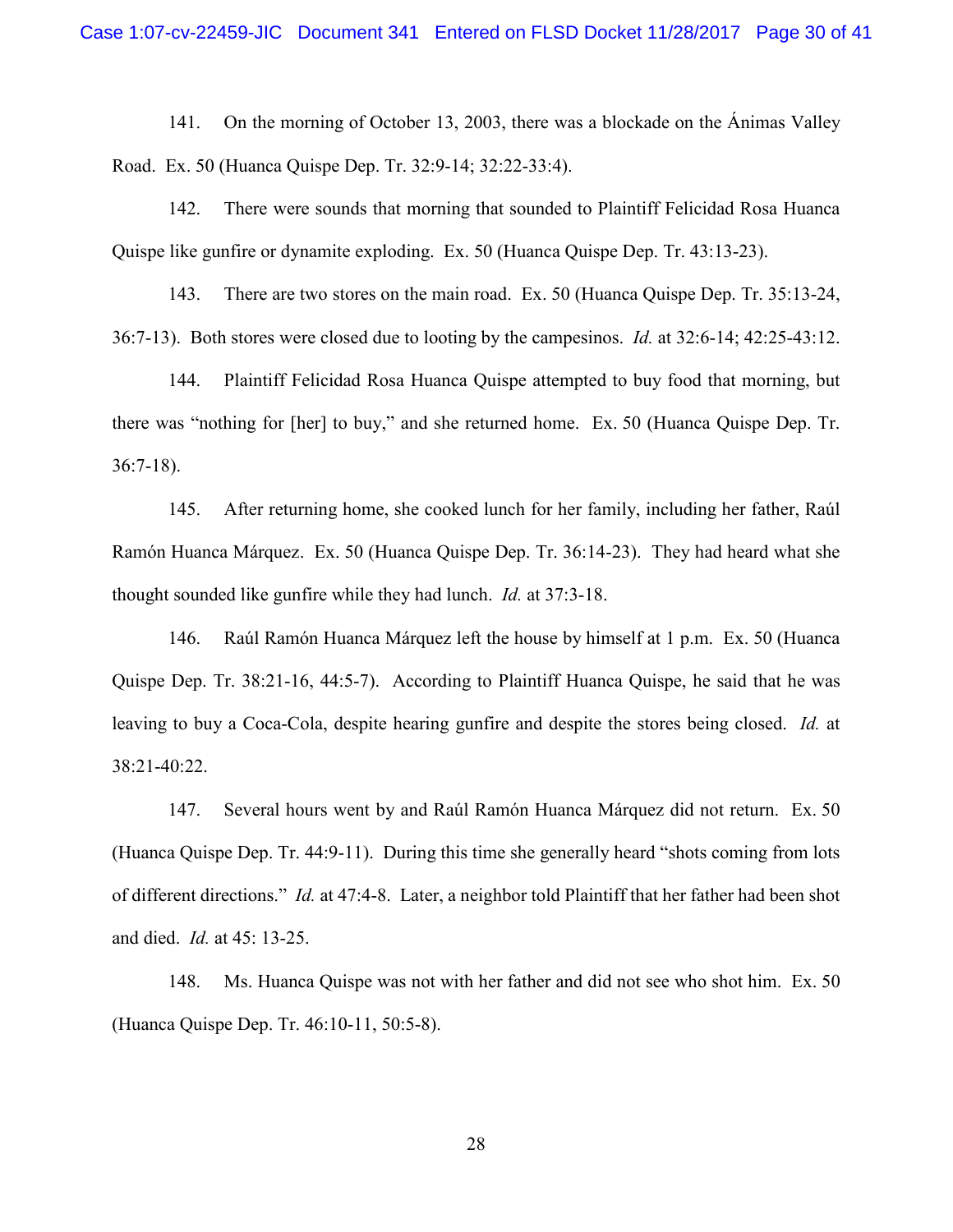149. Decedent Mr. Huanca Márquez was hit by a bullet in Ovejuyo, just west of where the military was ambushed on the Palca road.

150. In a police interview, Ms. Huanca Quispe was told: "[A]ccording to other versions, your father was carrying a weapon with a group of people provoking the soldiers." Ex. 23 (MAMANI0002420T) (Statement of Felicidad Rosa Huanca Quispe (Oct. 13, 2003)); *see also*  Ex. 50 (Huanca Quispe Dep. Tr. 53:10-25).

151. There is no evidence regarding who shot Mr. Huanca Márquez, why that person was shooting or what that person was doing or thinking at the time of the shooting.<sup>3</sup>

152. It is not possible to establish the point of origin, trajectory, or angle of incidence of the bullet that struck Mr. Huanca Márquez. Ex. 30 (MAMANI0002612T, at 2612T.0003); Ex. 65 (Hayden Dep. Tr. 588:20-589:2).

153. Raúl Ramón Huanca Márquez's death could have been accidental. Ex. 65 (Hayden Dep. Tr. 547:19-21, 551:10-13, 583:17-584:2, 588:20-589:2).

#### **III. Military Structure and Authority**

154. Sánchez de Lozada, as the President of the Republic, was the Captain General of the Armed Forces. Ex. 70 (Def. Sánchez de Lozada Resps. Second RFA at 4 (Resp. Request 180).

<sup>&</sup>lt;sup>3</sup> In her response to Defendants' interrogatories, Ms. Huanca Quispe, in response to being asked to identify the shooter, asserted that "[t]he soldier who shot Raúl was from the Colegio Militar. A neighbor, Germán, worked in the Colegio Militar and stated that it was a captain from the Colegio Militar who killed Raúl." Ex. 68 (Huanca Quispe Resps. Def. Interrog. at 8 (Resp. Rog. 2)). But that is still not an identification of any individual shooter, and there is no evidence in the case to support that assertion. In any event, Plaintiffs never included any such person in their Initial Disclosures. Ex. 67 (Pls.' Sixth Initial Disclosures).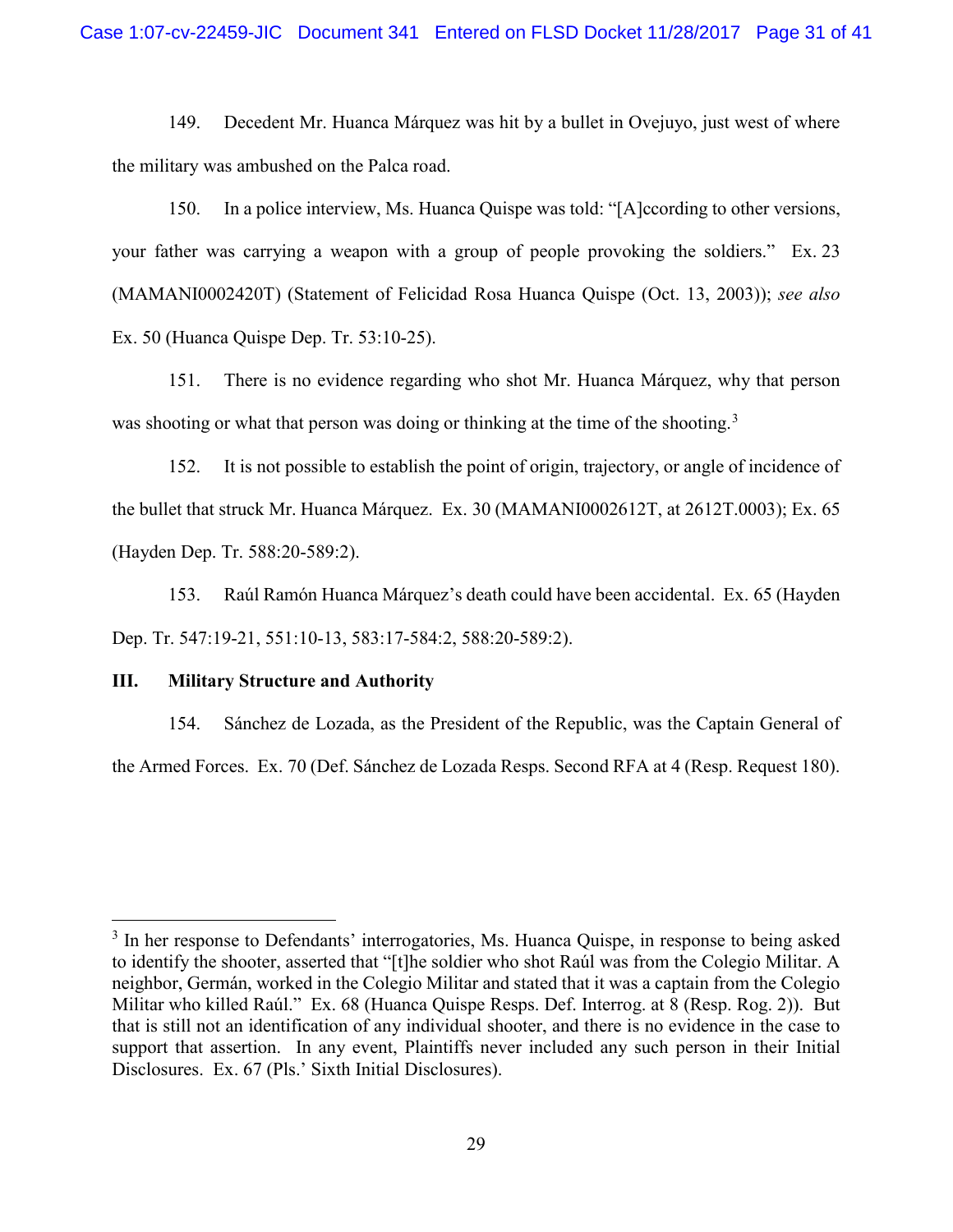155. Between early August 2003 and October 17, 2003, Sánchez Berzaín was the Minister of National Defense. Ex. 69 (Def. Sánchez Berzaín Resps. Second RFA at 4 (Resp. Request 182).

156. The Bolivian Constitution in effect in Bolivia in 2003 ("Constitution") provided: "The fundamental mission of the Armed Forces is to defend and preserve [] the national independence, security and stability of the Republic, and the honor and sovereignty of the country; to ensure the supremacy of the Political Constitution; to guarantee the stability of the legitimately constituted Government; and to participate in the development of the country." Ex. 10 (DEF-0000198, at 237) (Bol. Const. art. 208).

157. The Constitution provides: "The Armed Forces are subordinate to the President of the Republic and receive their orders administratively through the Minister of Defense, and in technical matters, from the Commander in Chief." Ex. 10 (DEF-0000198, at 237) (Bol. Const. art. 210).

158. The Organic Law of the Armed Forces in effect in Bolivia in 2003 ("Organic Law") provides: "The President of the Republic and Captain General of the Armed Forces . . . shall order the use of the military forces: . . . Domestically, for maintaining public order when the institutions legitimately constituted for this purpose prove insufficient." Ex. 36 (MAMANI0009992, at 993) (Art. 8, Organic Law of the Armed Forces of Bolivia).

159. The Organic Law provides: "The Commander in Chief of the National Armed Force[s] is *the highest Command and Decision-making body of a technical/operating nature*, for the permanent coordination and direction of the Armed Forces." Ex. 36 (MAMANI0009992, at 998) (Art. 36, Organic Law of the Armed Forces of Bolivia) (emphasis added).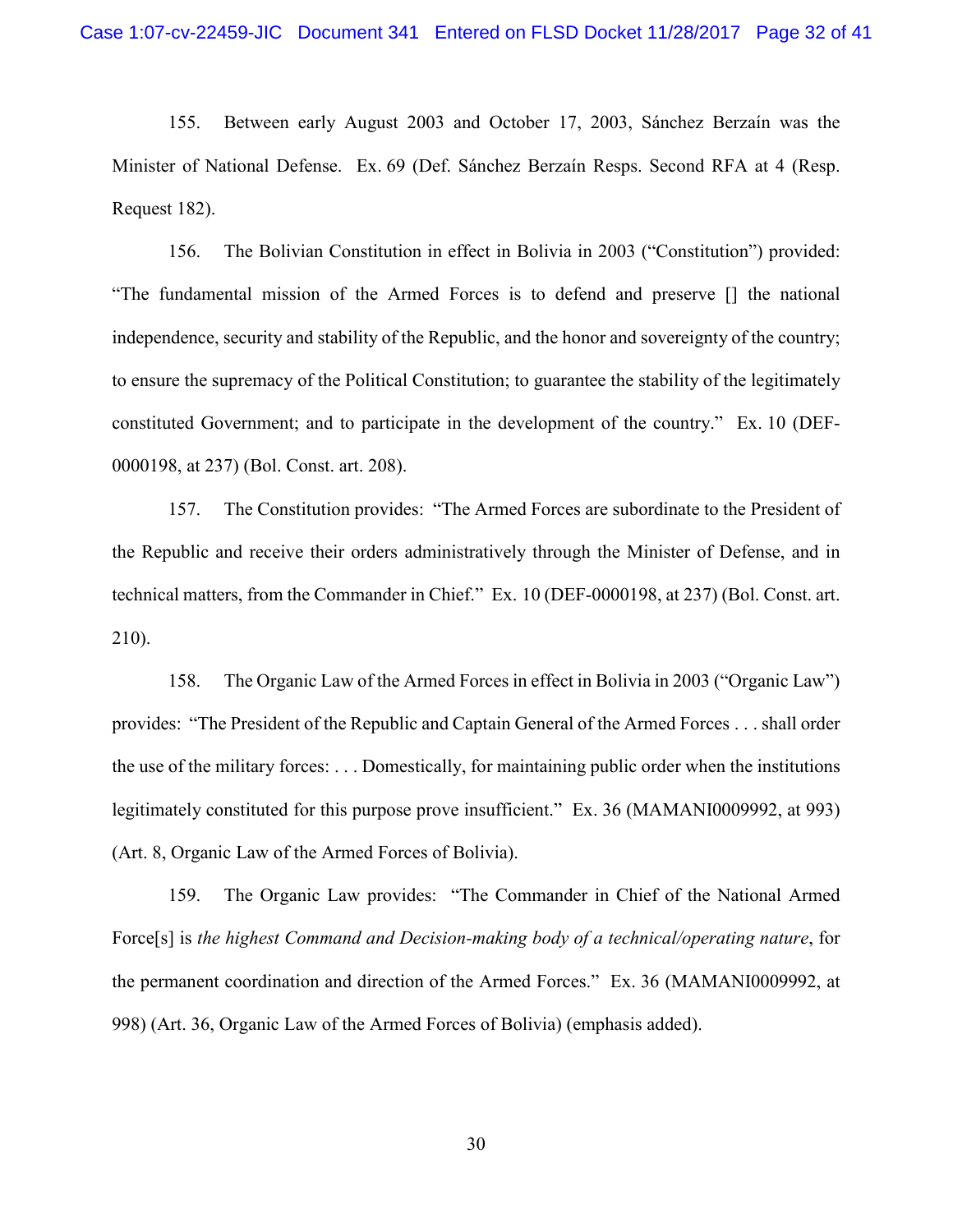## **A. Orders and Directives**

160. In response to the ambush of police forces in Warisata, on September 20, 2003, Sánchez de Lozada issued an order to the acting Commander in Chief of the Armed Forces. Ex. 20 (DEF-0000066) (Pres. Decree (Sept. 20, 2003)). The Decree ordered the acting Commander in Chief of the Armed Forces, General Gonzalo Rocabado Mercado, to "mobilize and use the necessary force to restore public order and respect for the rule of law in the region." *Id.* President Sánchez de Lozada had the order reviewed by legal counsel before issuing it. Ex. 39 (Sánchez de Lozada Dep. Tr. 230:5-11) (May 15, 2015).

161. On October 11, 2003, Sánchez de Lozada issued Supreme Decree 27209, an order to the Commander in Chief of the Armed Forces. Ex. 6 (DEF-0000069) (Supreme Decree No. 27209). The Decree noted that "[a]t present, the distribution and supply of liquid fuels are being obstructed by demonstrations, strikes, and roadblocks in certain areas of national territory, impinging on the rights of end users of such products and affecting the free movement of persons and public transportation." *Id.* at 70. The Decree ordered (1) "[t]hat a national emergency be declared throughout the Republic in order to ensure a regular supply of liquid fuel to the people by protecting storage facilities and ensuring fuel shipments," (2) that the Armed Forces "assume control of shipments in tanker trucks and other [vehicles] and to secure storage facilities, pipelines, service stations, and all types of infrastructure needed to ensure regular distribution and supply of liquid fuels to the people of the Department of La Paz" and that, "[t]o this end, the Ministry of Defense shall establish the mechanisms necessary for its execution," and (3) that "[t]he Bolivian State guarantees compensation for any damage to property and persons that might occur as a result of compliance with the terms hereof." *Id.* at 71.

162. The Orders dated September 20, 2003 and October 11, 2003 did not authorize unlawful conduct. Ex. 20 (DEF-0000066) (Pres. Decree (Sept. 20, 2003)); Ex. 6 (DEF-0000069)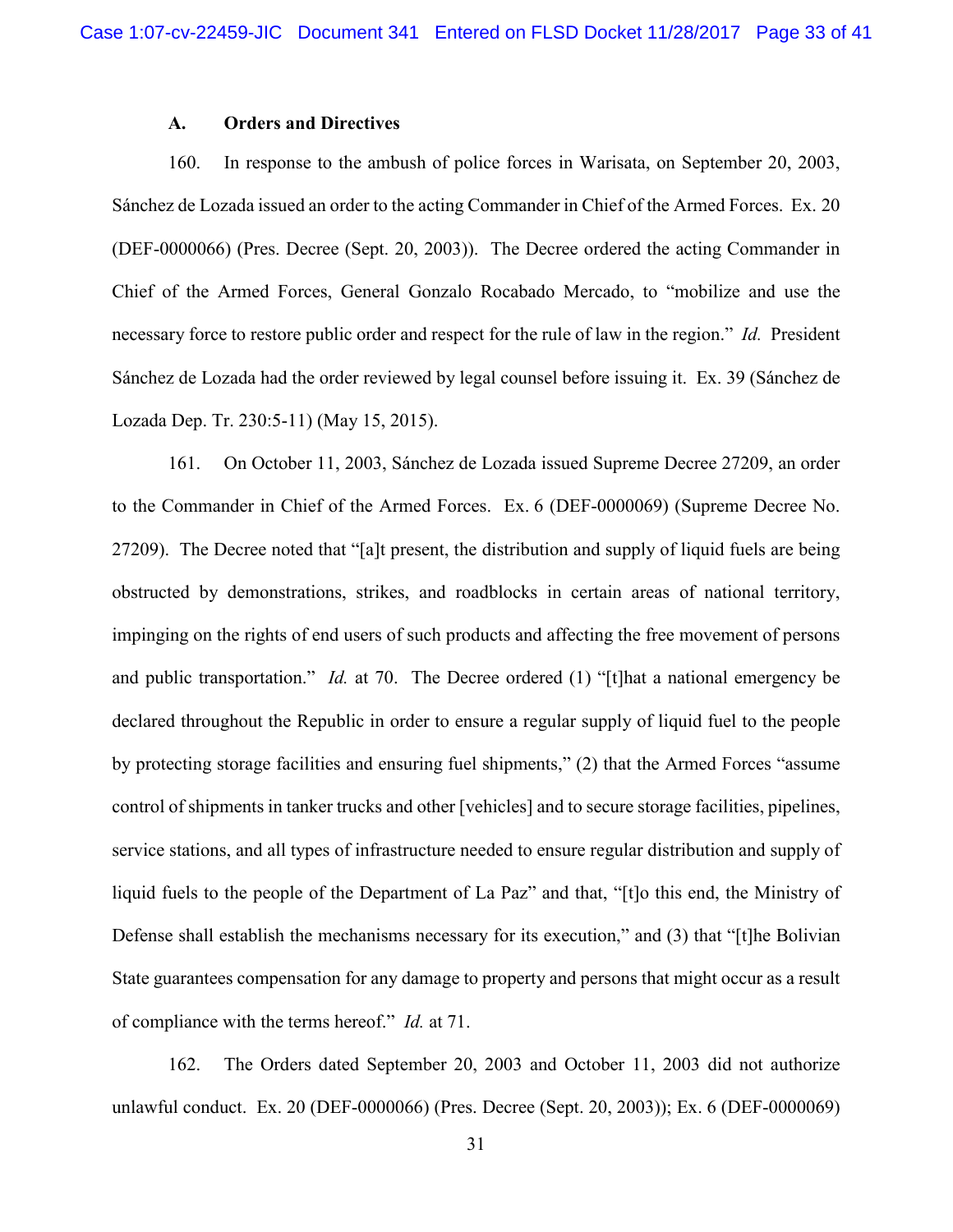(Supreme Decree No. 27209); Ex. 63 (Borrelli Dep. Tr. 161:4-22, 162:10-18, 164:11-19, 271:25- 272:10).

163. The Orders dated September 20, 2003 and October 11, 2003 were authorized under Bolivian law. Ex. 20 (DEF-0000066) (Pres. Decree (Sept. 20, 2003)); Ex. 6 (DEF-0000069) (Supreme Decree No. 27209); *see* Ex. 36 (MAMANI0009992, at 993) (Art. 8, Organic Law of the Armed Forces of Bolivia) ("The President of the Republic and Captain General of the Armed Forces . . . *shall* order the use of the military forces: . . . Domestically, for maintaining public order when the institutions legitimately constituted for this purpose prove insufficient." (emphasis added)); Ex. 63 (Borrelli Dep. Tr. 164:11-19, 271:25-272:10)).

164. There is no evidence of any other written orders from Sánchez de Lozada to the Armed Forces in September or October 2003.

165. There is no evidence of any oral orders from Sánchez de Lozada to the Armed Forces.

166. There is no evidence of any orders from Sánchez Berzaín to the Armed Forces.

167. On September 20, 2003, General Gonzalo Rocabado Mercado issued Directive No. 27/03. Ex. 70 (Def. Sánchez de Lozada Resps. Second RFA at 14 (Resp. Request 224) (Aug. 25, 2017)).

168. Directive 27/03, whose purpose was to "[m]aintain public order and enforcement of the National Constitution in the north *altiplano* region of LA PAZ," cited the Presidential Decree of September 20, 2003 and the existence of "[a]rmed groups of campesinos and civilians from ACHACACHI, HUARINA, SORATA, WARISATA, and other towns in the *altiplano* region of La Paz," who "perpetrated a series of attacks over the last several days," including "an attack on a military column conducting a humanitarian rescue operation of a group of foreign and national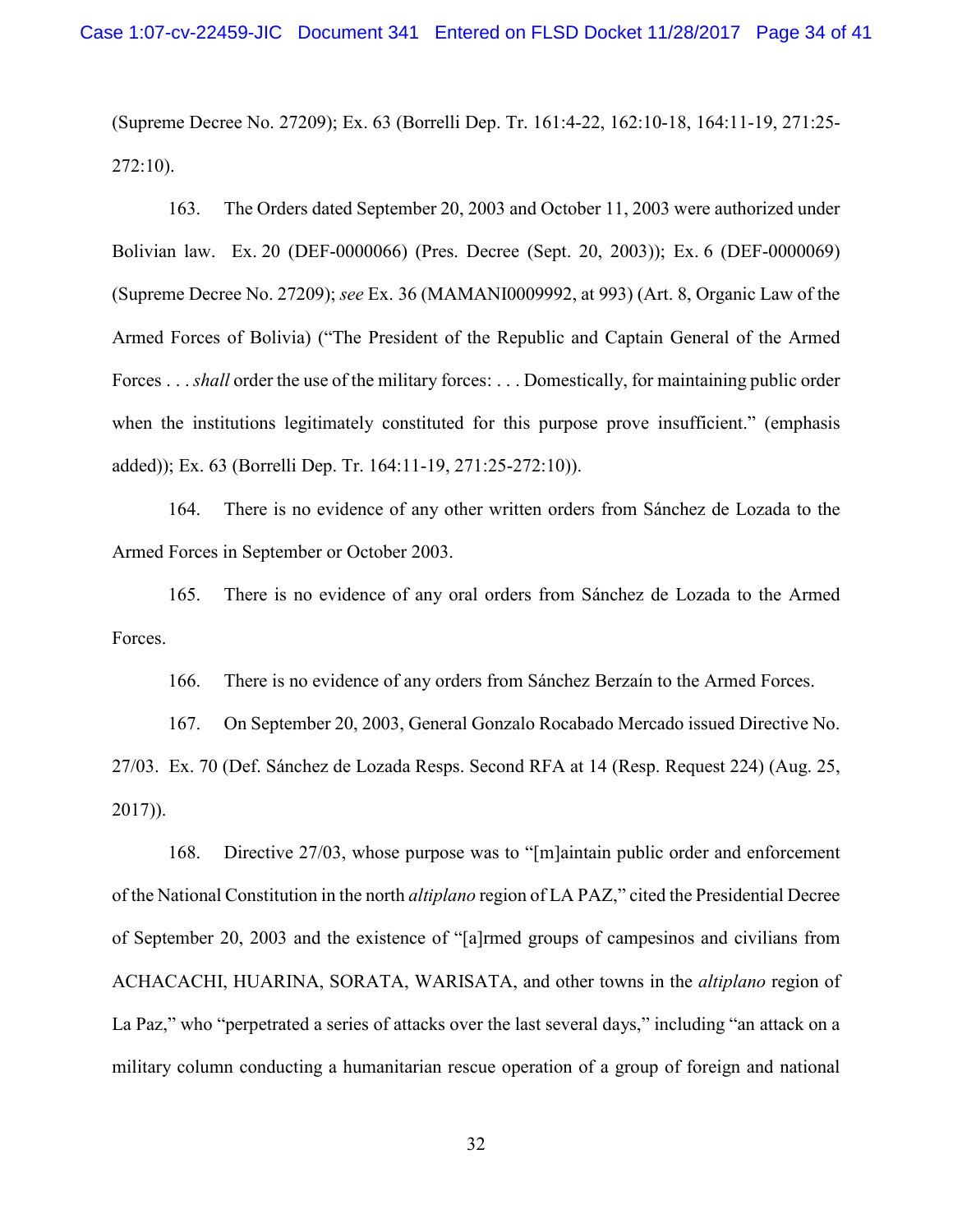tourists from the city of SORATA." Ex. 72 (MAMANI0000080) (Directive 27/03). The Directive created a Joint Task Force consisting of members from the three branches of the Armed Forces, whose mission was "[t]o carry out DIT operations" in particular provinces "and restore public order and the Rule of Law, in order to guarantee that the population may carry out its normal activities." *Id.* at 81.

169. Between September 20, 2003 and September 26, 2003, General Gonzalo Rocabado Mercado was the acting Commander in Chief. Ex. 70 (Def. Sánchez de Lozada Resps. Second RFA at 6 (Resp. Request 192) (Aug. 25, 2017)).

170. On October 12, 2003, General Roberto Claros Flores, Commander in Chief of the Armed Forces, issued Directives Nos. 33/03 and 34/03. Ex. 70 (Def. Sánchez de Lozada Resps. Second RFA at 10 (Resp. Request 211) (Aug. 25, 2017)).

171. Directive Nos. 33/03 and 34/03, whose purpose was to "[m]aintain public order and enforcement of the Constitution of the State in the national territory," both cited the Supreme Decree dated October 11, 2003 and the existence of "[a]rmed groups of farmers and civilians" in towns in the "La Paz plateau [who] have been engaging in a series of attacks in recent days against people and property in the region," including that "the actions of these groups have worsened in the city of [EL] ALTO, leading to acts of violence." Ex. 73 (MAMANI0000262) (Directive 33/03); Ex. 74 (MAMANI0000267) (Directive 34/03).

172. Directive 33/03 created a Joint Task Force consisting of members from the three branches of the Armed Services, whose mission was to "perform [DIT] operations as of [the date of the order], throughout the entire national territory to restore public order and the rule of law with the purpose of ensuring that the population is able to carry out its normal activities." Ex. 73 (MAMANI0000262, at 263) (Directive 33/03). Directive 33/03 ordered that the Joint Task Force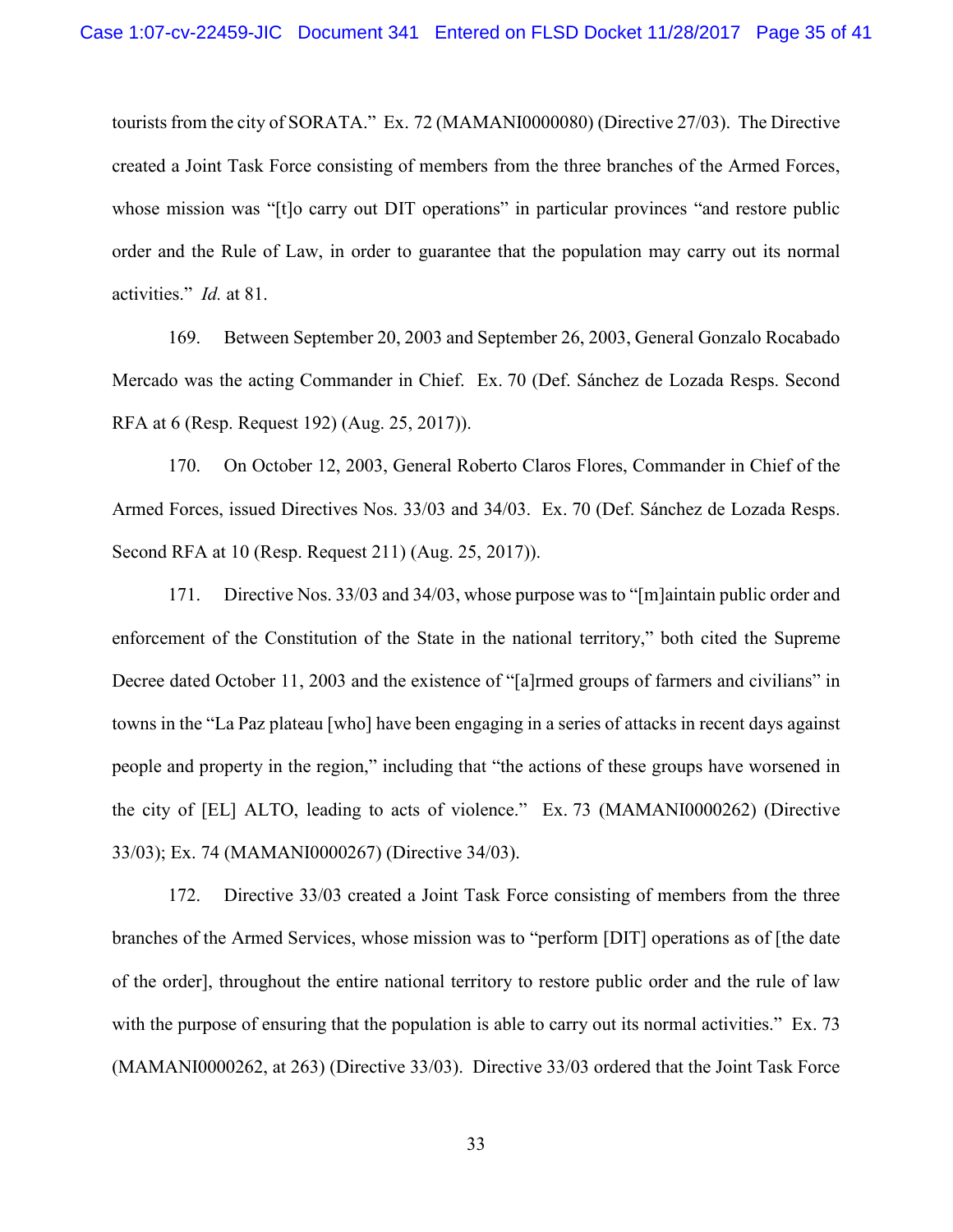be established in multiple areas of the country, including "LA PAZ, EL ALTO – ALTIPLANO NORTE." *Id.* 

173. Directive No. 34/03 ordered that the Joint Task Force be established in "LA PAZ – EL ALTO – HIGHLANDS," and that its mission was to "[p]erform D[I]T [o]perations as of the date of the new order, in the city of [EL] ALTO, to restore public order and the rule of law to make sure the population is able to carry out its activities as normal, by carrying out the following tasks: Protect essential basic services[;] Protect military and police facilities and installations[;] Ensure operations at the Airport and hydrocarbon plant[;] Maintain a supply axle between El Alto – La Paz and . . . El Alto and the airport." Ex. 74 (MAMANI0000267, at 267-69) (Directive 34/03).

174. Both Directives ordered that "[m]ilitary prosecutors will be appointed to cover the respective legal matters." Ex. 73 (MAMANI0000262, at 263) (Directive 33/03); Ex. 74 (MAMANI0000267, at 269) (Directive 34/03).

175. There is no evidence that Directives Nos. 27/03, 33/03, or 34/03, were unlawful.

176. Plaintiffs' "command and control" expert concedes that he cannot identify a single order or instruction by Sánchez de Lozada or Sánchez Berzaín that was unauthorized under Bolivian law. Ex. 63 (Borrelli Dep. 164:11-19; 165:22-166:4).

#### **B. Limited Authority over the Military**

177. As to orders to the Armed Forces, Sánchez de Lozada only had the authority to give general orders to the Commander in Chief.

178. Sánchez de Lozada could not bypass the Commander in Chief and give direct orders to subordinate commanders or soldiers, nor is there any evidence he did so.

179. Sánchez Berzaín did not have the authority to give operational orders to the Armed Forces, nor is there any evidence he did so.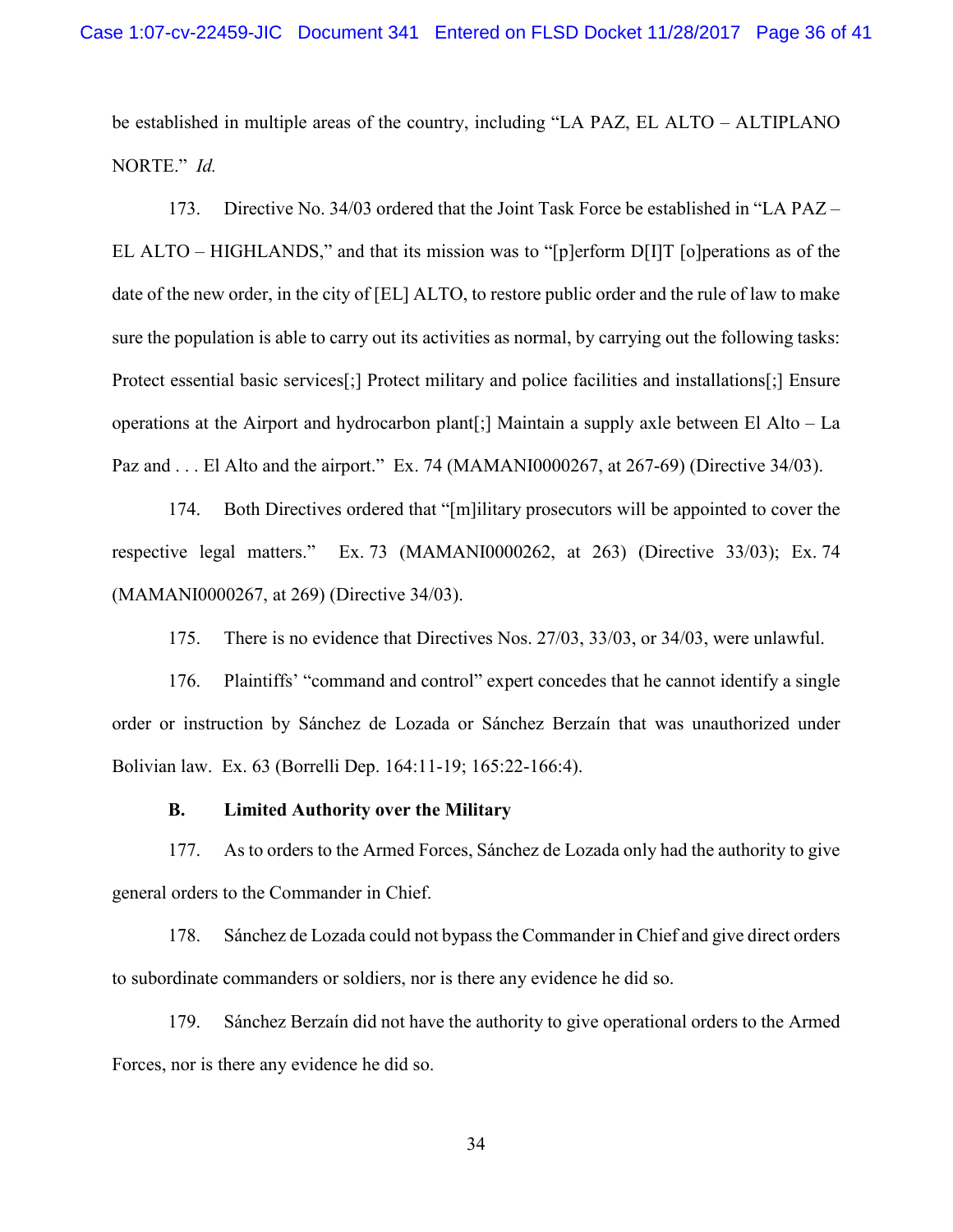180. There is no evidence of any order given by either Defendant to kill innocent civilians.

181. There is no evidence that either Defendant saw the Manual for the Use of Force cited in Plaintiffs' Complaint prior to this litigation. Ex. 39 (Sánchez de Lozada Dep. Tr. 51:7-11) (May 14, 2015).

182. There is no evidence that either Defendant saw the Republic Plan cited in Plaintiffs' Complaint prior to this litigation. Ex. 39 (Sánchez de Lozada Dep. Tr. 66:4-11) (May 14, 2015).

183. Neither Sánchez de Lozada nor Sánchez Berzaín had the ability to prevent soldiers from killing the decedents.

184. Neither Sánchez de Lozada nor Sánchez Berzaín had the ability to punish soldiers if they had killed the decedents. Ex. 7 (DEF-0000078, at 90) (May 2003 OAS Rep.) (explaining how prosecutor would bring charges); Ex. 16 (DEF-0003425, at 3432, 3425) (U.S. State Dept. Country Rep. on Human Rights Practices - 2003) (noting independence of Attorney General from executive branch).

185. Plaintiffs' "command and control" expert does not offer opinions regarding the legal standard of effective control or command responsibility, or the application thereof to the Defendants. Ex. 63 (Borrelli Dep. Tr. 101:16-19, 133:5-10, 151:4-8, 153:2-16). He is not an expert in the Bolivian military structure and did not have prior knowledge of the Bolivian military; at the beginning of this case he did not know that the President is the Captain General in the Bolivian military. *Id.* 38:17-24, 39:15-20, 40:10-17.

#### **IV. Relevant Additional Bolivian Law**

186. Article 20 of the Bolivian Penal Code (Perpetrators) states: "Those who carry out the crime by themselves, jointly, by means of another, or those who willfully provide cooperation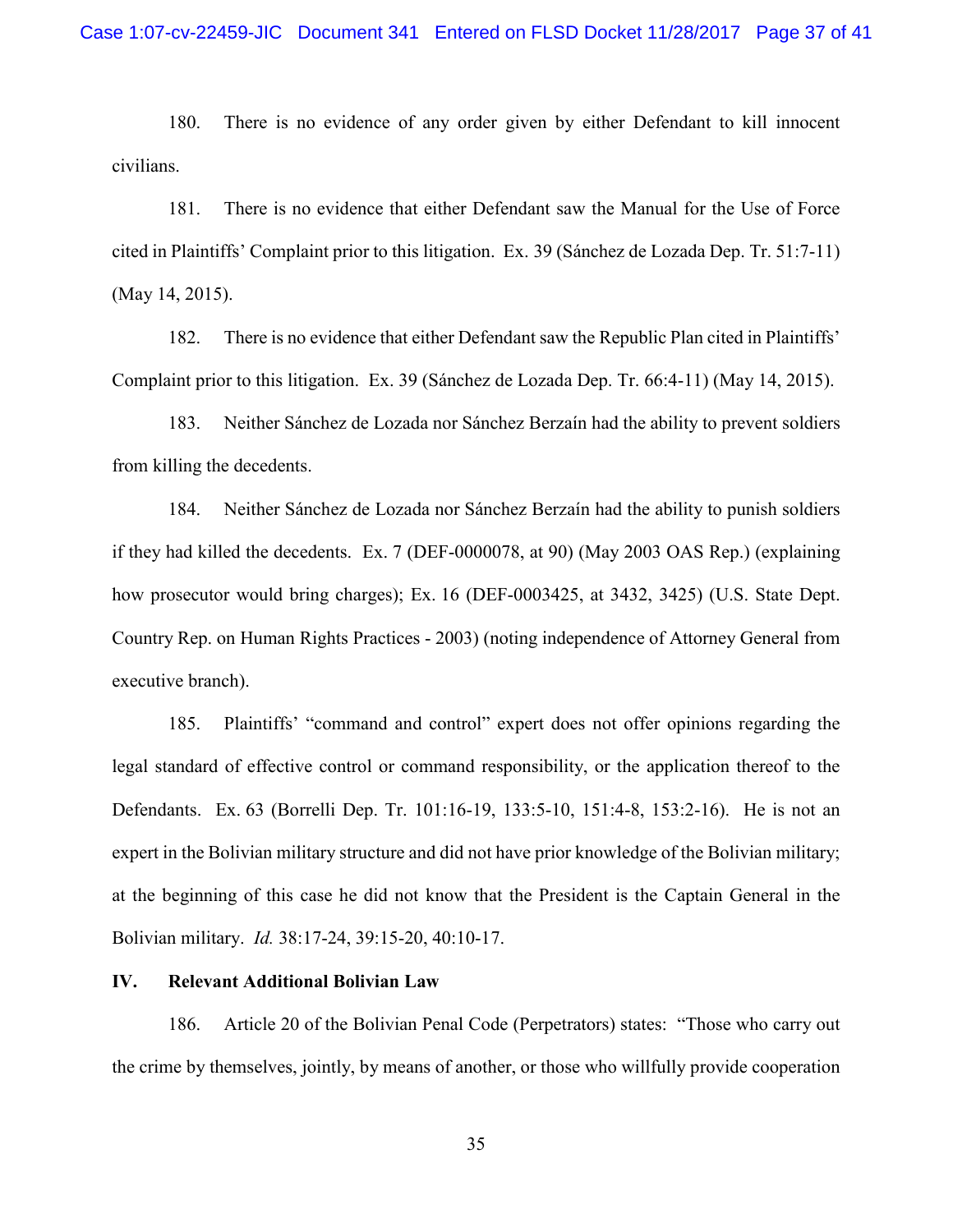of such nature that, without which, the willful unlawful action could not have been committed, are the perpetrators." Ex. 75 (Excerpts from Bol. Penal Code).

187. Article 20 of the Bolivian Penal Code (Perpetrators) also states: "A person who willfully makes use of another as the instrument to carry out the crime is the mediate perpetrator." Ex. 75 (Excerpts from Bol. Penal Code).

188. Article 22 of the Bolivian Penal Code states: "A person who willfully induces another person to commit a willful unlawful action is an instigator." Ex. 75 (Excerpts from Bol. Penal Code).

189. Article 23 of the Bolivian Penal Code states: "A person who willfully facilitates or cooperates in the execution of the willful unlawful action in such form that even without this assistance, it would have been committed; and a person who, by reason of previous promises, renders assistance or aid subsequent to the event is an accomplice." Ex. 75 (Excerpts from Bol. Penal Code).

190. Article 87 of the Bolivian Penal Code (Civil Liability) states: "Any person criminally liable is also civilly liable and is obligated to pay reparations for the material and nonmaterial damages caused by the crime." Ex. 75 (Excerpts from Bol. Penal Code).

191. Article 273 of the Bolivian Penal Code states: "A person who, with the intent of causing bodily damage or damage to health, causes the death of a person unintended by the perpetrator but which could have been foreseen, shall be punished by imprisonment of from THREE to EIGHT years." Ex. 75 (Excerpts from Bol. Penal Code).

192. Article 37 of the Bolivian Code of Criminal Procedure states: "A civil action can be pursued in the criminal proceedings under special rules provided in this Code or may be filed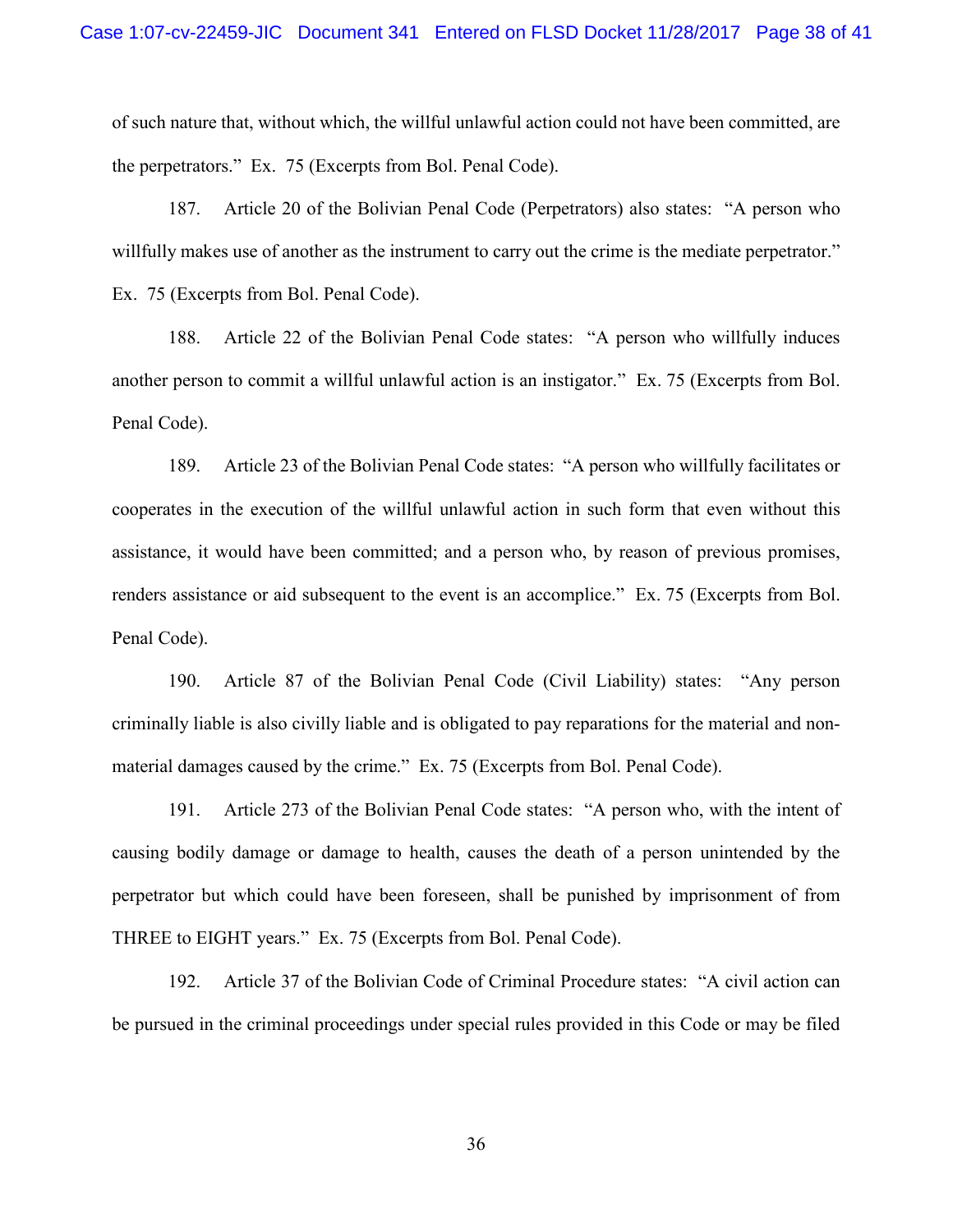with the civil courts, but cannot be pursued simultaneously in both jurisdictions." Ex. 76 (Excerpts from Bol. Code Crim. P.).

193. Article 38 of the Bolivian Code of Criminal Procedure states: "When the action for reparations is initiated in the civil courts, a sentence cannot be handed down in this jurisdiction while the pending criminal proceedings have not been resolved by a final sentence or ruling . . . ." Ex. 76 (Excerpts from Bol. Code Crim. P.).

194. Article 69 of the Bolivian Code Civil Procedure states: "Default shall not prevent the suit from proceeding on its legal path and shall constitute a presumption of truth with respect to the unlawful acts affirmed by the party who obtained the declaration." Ex. 77 (Excerpts from Bol. Code Civ. P.).

195. The Bolivian Constitution in effect in Bolivia in 2003 ("Constitution") states: "Common-law or de facto conjugal unions that satisfy the conditions of stability and singularity and are maintained between persons of legal capacity to enter into bonds produce effects *similar to those of marriage in terms of the personal and patrimonial relations of the partners and with* respect to the children born thereto." Ex. 10 (DEF-0000198, at 235) (Bol. Const. art. 194) (emphasis added).

196. The website for the U.S. Embassy in Bolivia explains the Bolivian Marriage Laws. *See* Ex. 78 ("Getting Married in Bolivia," U.S. Embassy in Bolivia, https://bo.usembassy.gov/u-scitizen-services/child-family-matters/getting-married-bolivia/). It specifies: "Only civil marriages are recognized as legal in Bolivia. Civil marriages are performed by a civil registry official, either before or after a religious ceremony." *Id.*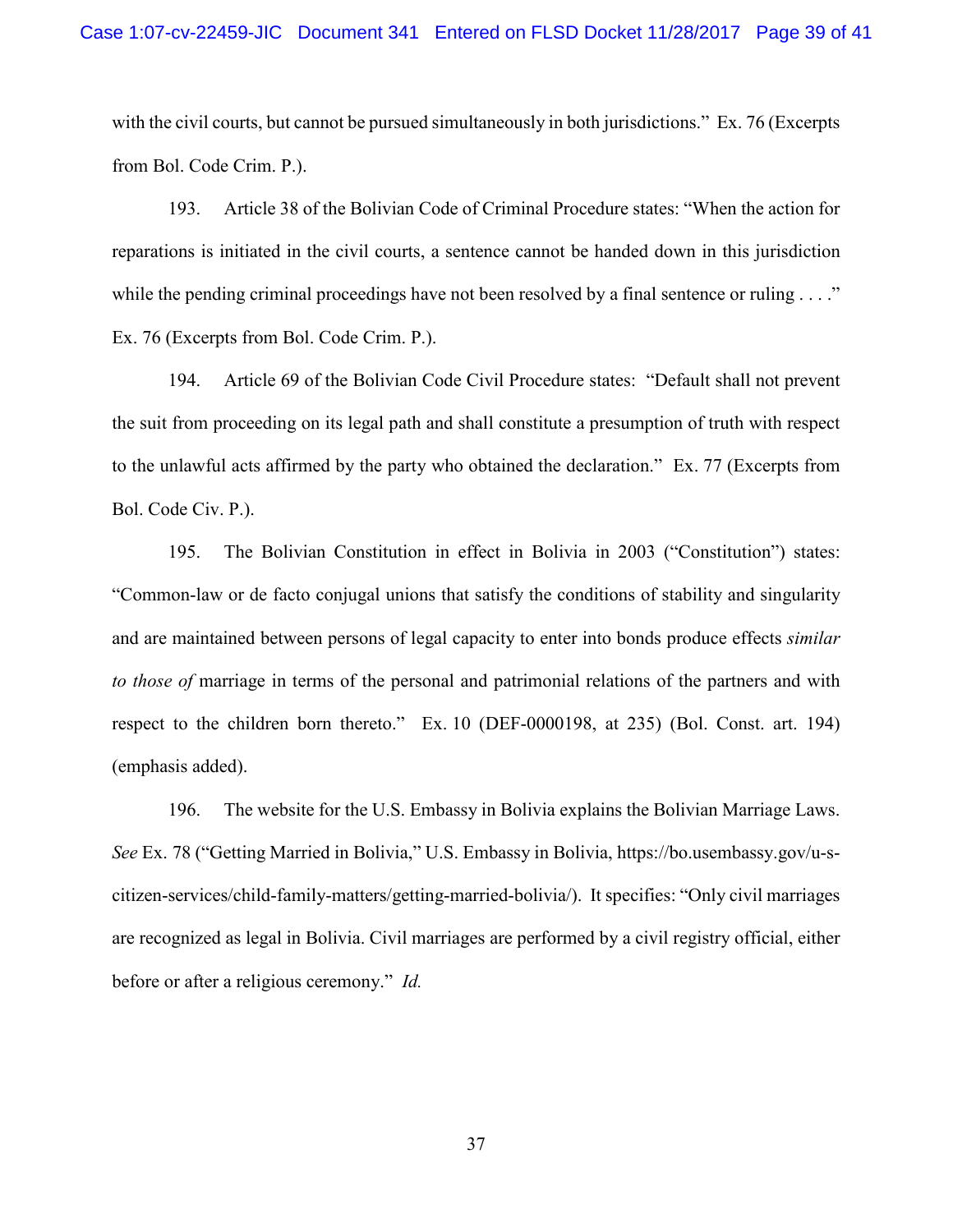Dated: November 20, 2017 Respectfully submitted,

## WILLIAMS & CONNOLLY LLP

/s/ Ana C. Reyes

Stephen D. Raber (*pro hac vice*) Ana C. Reyes (*pro hac vice*) James E. Gillenwater (*pro hac vice*) Suzanne M. Salgado (*pro hac vice*) Giselle Barcia (*pro hac vice*) 725 Twelfth Street, N.W. Washington, DC 20005 (202) 434-5000

#### BECKER & POLIAKOFF, P.A.

Evan B. Berger 1 East Broward Blvd., Suite 1800 Ft. Lauderdale, FL 33301 (954) 364-6055

*Attorneys for Defendants*